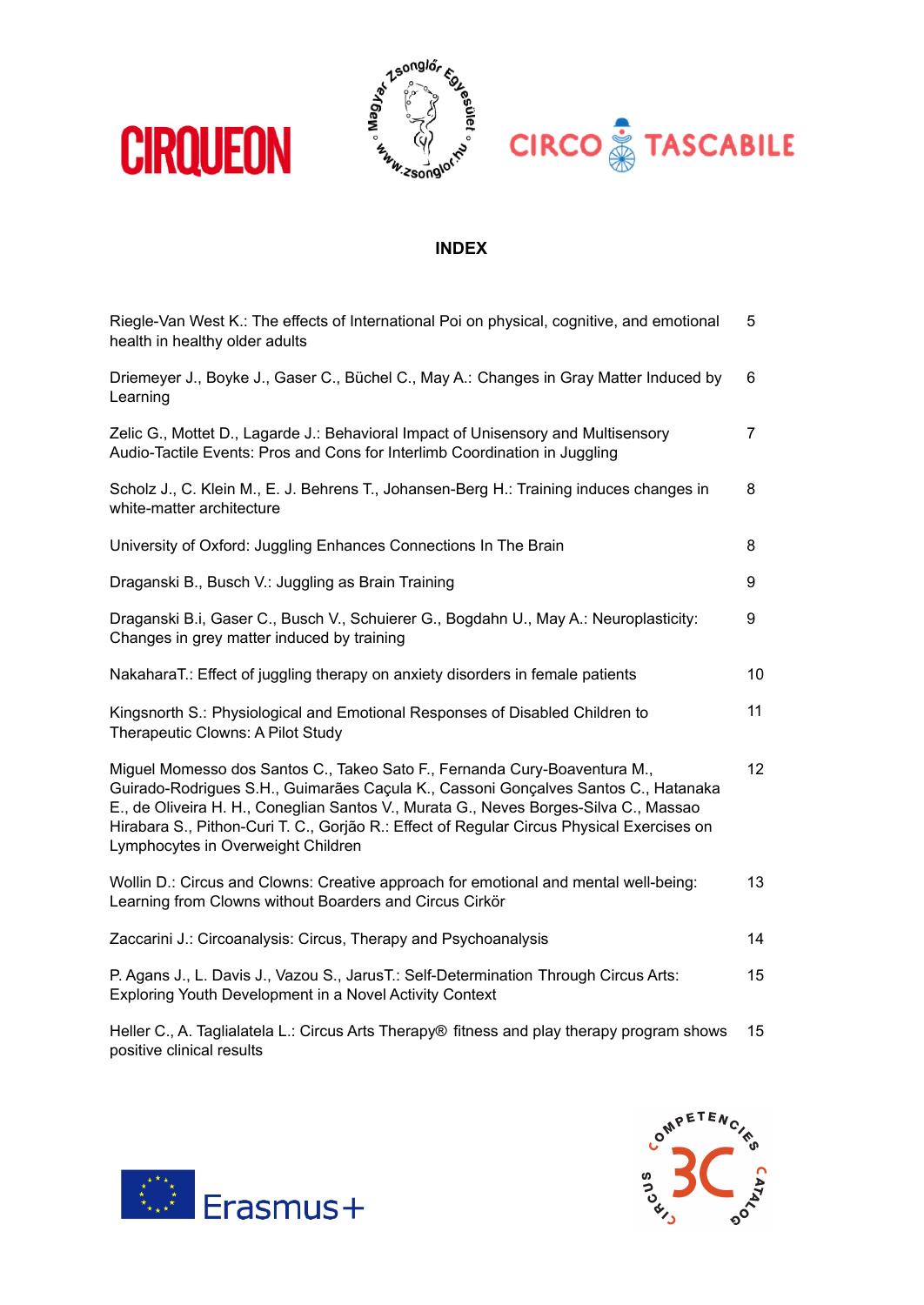| Maglio J., McKinstry C.: Occupational therapy and circus: Potential partners in enhancing | 16 |
|-------------------------------------------------------------------------------------------|----|
| the health and well-being of today's youth                                                |    |

| Zelic G., Mottet D., Lagarde J.: Behavioral Impact of Unisensory and Multisensory | 17 |
|-----------------------------------------------------------------------------------|----|
| Audio-Tactile Events: Pros and Cons for Interlimb Coordination in Juggling        |    |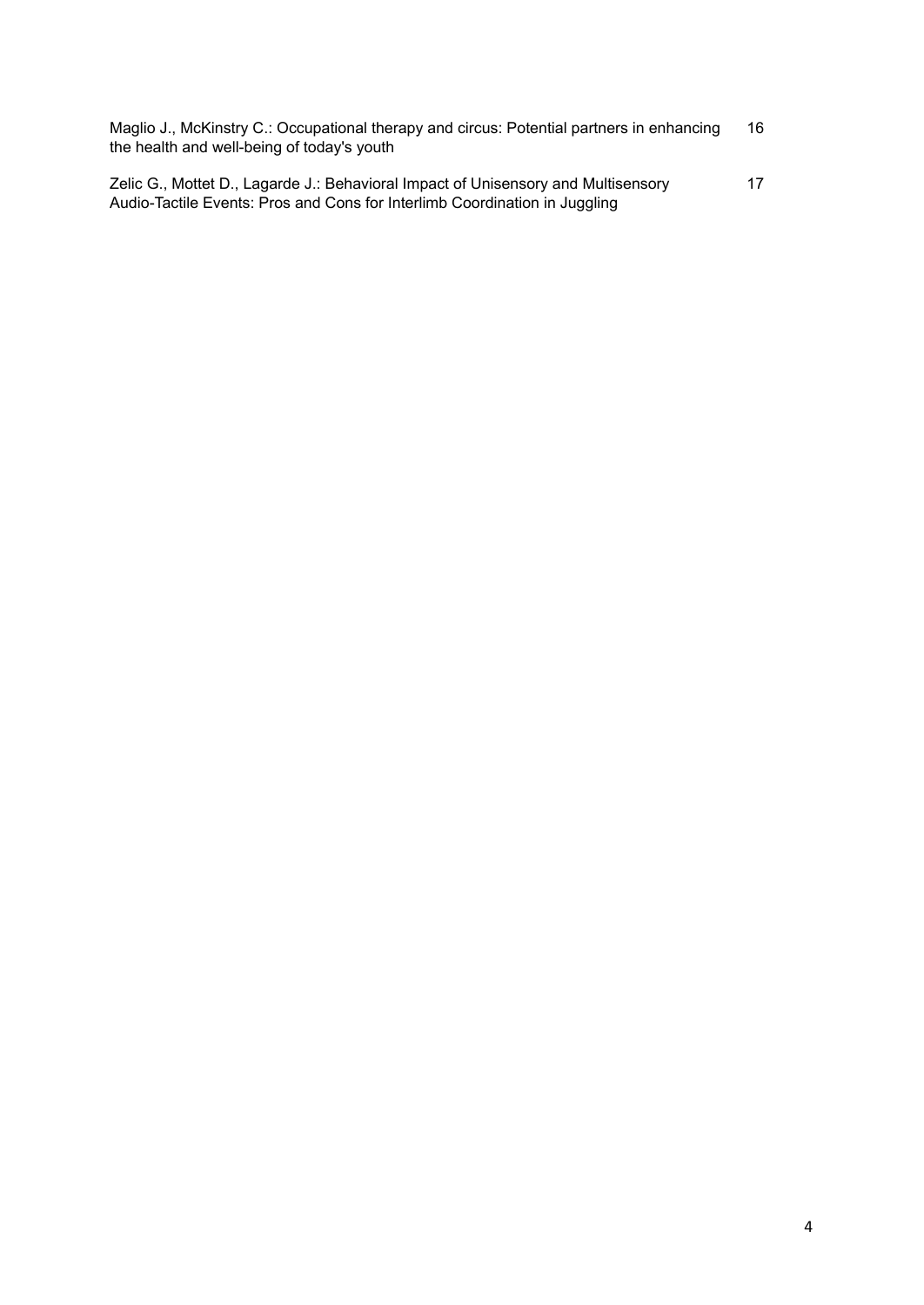| Driemeyer J., Boyke J., Gaser C., Büchel C., May A.: Changes in gray matter induced by<br>learning - revisited                                                                                                                                          | 18 |
|---------------------------------------------------------------------------------------------------------------------------------------------------------------------------------------------------------------------------------------------------------|----|
| Neurosci J., Boyke J., Driemeyer J., Gaser C., Büchel C., May A.: Training-induced brain<br>structure changes in the elderly                                                                                                                            | 18 |
| Neave N., Johnson A., Mckenzie K., Whelan K.: The psychological benefits of Circus<br>Skills Training (CST) in schoolchildren                                                                                                                           | 19 |
| J. Cadwell S.: Falling together: an examination of trust-building in youth and social circus<br>training                                                                                                                                                | 19 |
| Biru A.: The Development of the Features of Positive Youth Development among Youth<br>Who Are Practicing Circus Art at Fekat Circus Club in Addis Ababa                                                                                                 | 20 |
| Dr Van Rens F.: Want to make circus even more fun? Follow the principles of self<br>determination theory!                                                                                                                                               | 20 |
| Loiselle F., Rochette A., Tétreault S., Lafortune M., Bastien J.: Social circus program<br>(Cirque du Soleil) promoting social participation of young people living with physical<br>disabilities in transition to adulthood: a qualitative pilot study | 21 |
| Alana L.: Circus as a healing art: What polyvagal theory teaches us about why circus<br>works                                                                                                                                                           | 21 |
| Agans J., Brooks Z.: Social and emotional learning in American Youth Social Circus<br>Program                                                                                                                                                           | 22 |
| E. C. A. van Rens F., Filho E.: Not just clowning around: Investigating psychological<br>mechanisms underlying accidents in a heterogeneous group of contemporary circus artists                                                                        | 23 |
| Ross A., Shapiro J.: Under the big top: An exploratory analysis of psychological factors<br>influencing circus performers                                                                                                                               | 24 |
| C. Dessing J., P. Rey F., J. Bee P.: Gaze fixation improves the stability of expert juggling                                                                                                                                                            | 24 |
| Brooks Z., Trenton Circus Squad: Circus works!                                                                                                                                                                                                          | 25 |
| McGrath R., Stevens K.: Forecasting the Social Return on Investment Associated with<br>Children's Participation in Circus-Arts Training on their Mental Health and Well-Being                                                                           | 26 |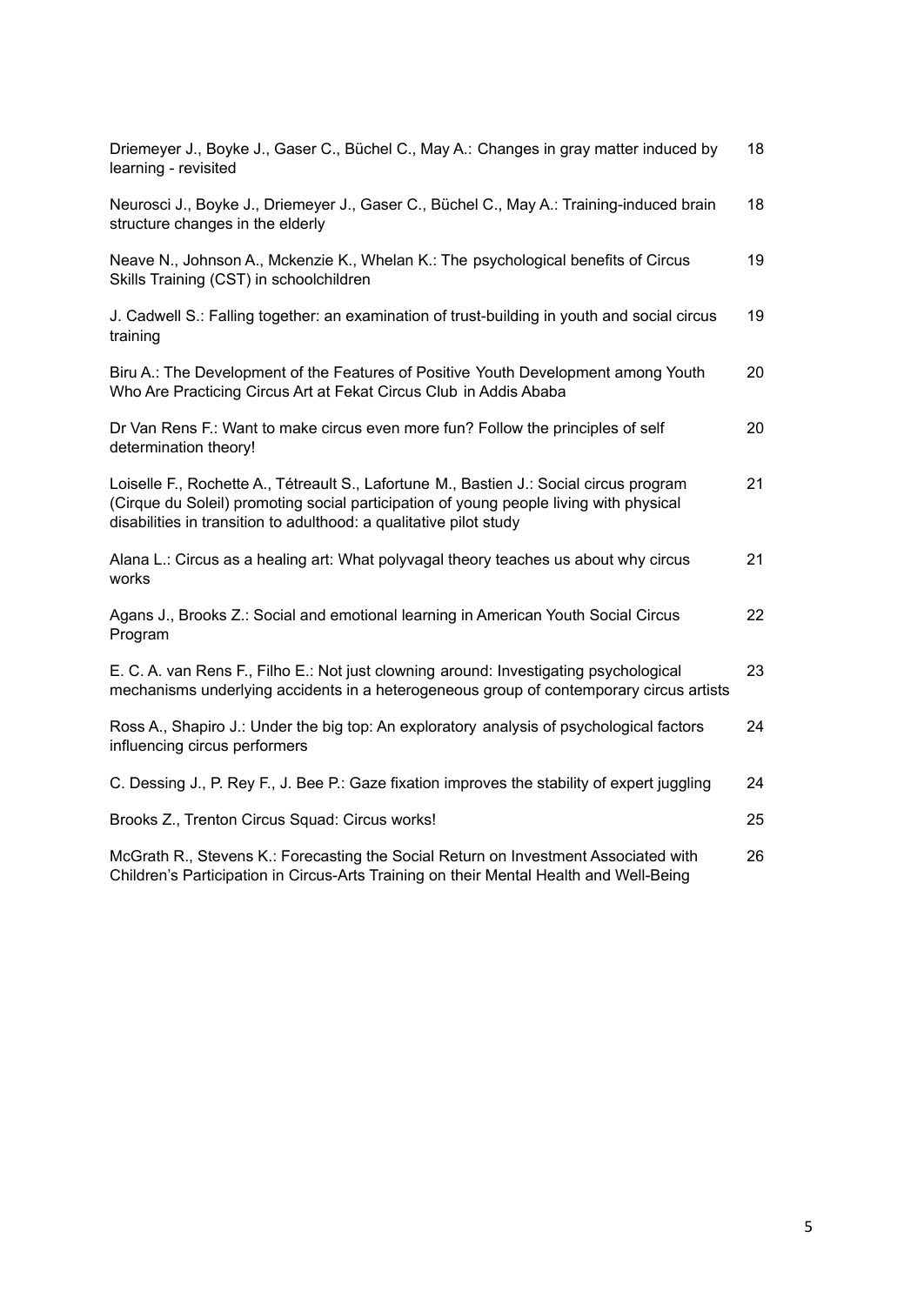## **The effects of [International](https://researchspace.auckland.ac.nz/handle/2292/37338) Poi on physical, cognitive, and [emotional](https://researchspace.auckland.ac.nz/handle/2292/37338) health in healthy older adults**

#### **Kate Riegle-Van West**

2017

### **Abstract**

We are currently experiencing unprecedented population ageing worldwide, and effective, affordable strategies for maintaining quality of life are urgently needed. International Poi involves swinging a weight on the end of a cord in circular patterns around the body. The aim of this thesis was to investigate the effects of International Poi, as compared to Tai Chi, on physical, cognitive, and emotional health in healthy older adults. Seventy-nine participants (60 – 86 years old) were randomly allocated to the International Poi or Tai Chi group. Physical and cognitive function were measured one month before, immediately before, immediately after, and one month after the intervention (2 lessons a week for 4 weeks). Follow-up questionnaires were administered after each lesson, immediately after the intervention, and one month after the intervention. Immediately post intervention both groups improved postural stability, upper limb strength, and simple attention. The Tai Chi group also improved systolic blood pressure. One month post intervention, compared to immediately post intervention, both groups improved upper limb strength, upper limb range of motion, and memory. The poi group also improved systolic blood pressure. Questionnaire results showed both groups felt primarily relaxed during the intervention, with the International Poi group feeling more challenged and happy, and the Tai Chi group feeling more calm and peaceful. The majority of participants reported wanting to continue their practice, suggesting both activities are enjoyable. This was the first study to scientifically investigate the effects of International Poi on health in older adults. Based on this thesis, it can be concluded that International Poi seems to be as effective as Tai Chi for improving health in healthy older adults, and that International Poi and health is a legitimate area of scientific research. The possibilities for future poi and health research are vast, and the need for such research is paramount in order to replicate results, better understand potential long-term benefits, and begin to make recommendations for policy makers and practitioners regarding poihealth initiatives.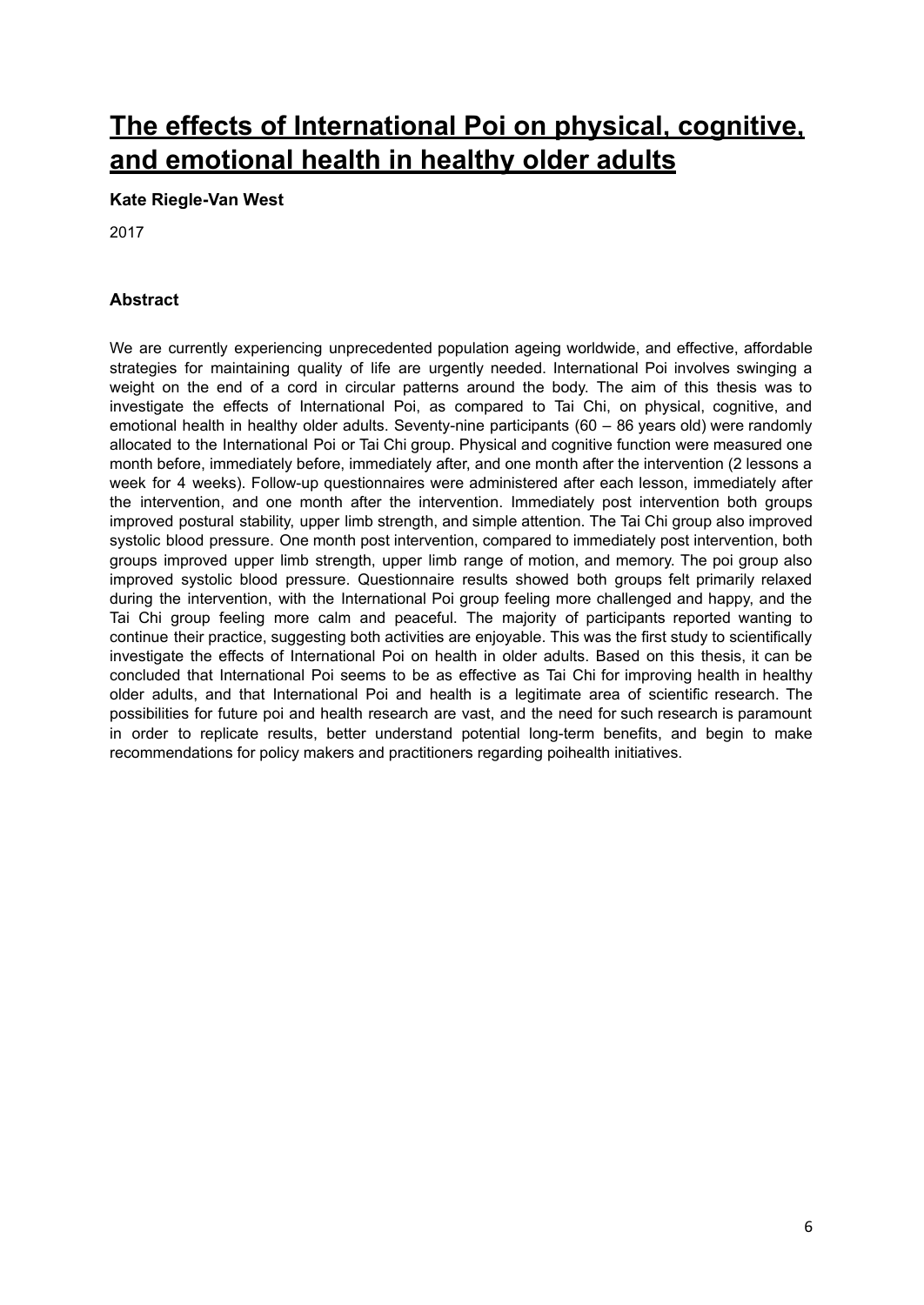# **[Changes](https://journals.plos.org/plosone/article?id=10.1371/journal.pone.0002669) in Gray Matter Induced by Learning**

**Joenna Driemeyer, Janina Boyke, Christian Gaser, Christian Büchel, Arne May**

2008

### **Abstract**

Recently, activation-dependant structural brain plasticity in humans has been demonstrated in adults after three months of training a visio-motor skill. Learning three-ball cascade juggling was associated with a transient and highly selective increase in brain gray matter in the occipito-temporal cortex comprising the motion sensitive area hMT/V5 bilaterally. However, the exact time-scale of usage-dependant structural changes occur is still unknown. A better understanding of the temporal parameters may help to elucidate to what extent this type of cortical plasticity contributes to fast adapting cortical processes that may be relevant to learning.

Using a 3 Tesla scanner and monitoring whole brain structure we repeated and extended our original study in 20 healthy adult volunteers, focussing on the temporal aspects of the structural changes and investigated whether these changes are performance or exercise dependant. The data confirmed our earlier observation using a mean effects analysis and in addition showed that learning to juggle can alter gray matter in the occipito-temporal cortex as early as after 7 days of training. Neither performance nor exercise alone could explain these changes.

We suggest that the qualitative change (i.e. learning of a new task) is more critical for the brain to change its structure than continued training of an already-learned task.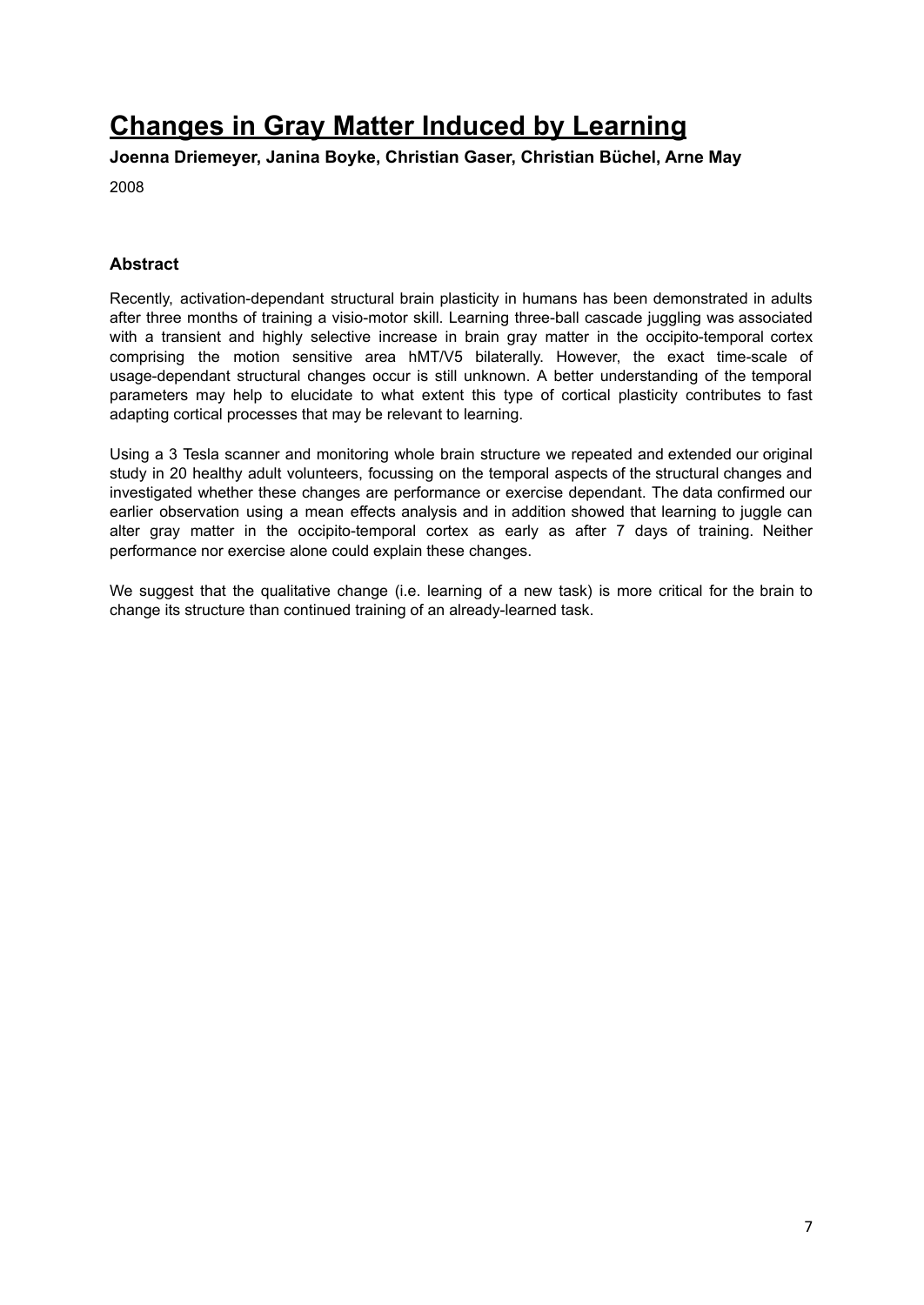# **Behavioral Impact of Unisensory and [Multisensory](http://journals.plos.org/plosone/article?id=10.1371/journal.pone.0032308) [Audio-Tactile](http://journals.plos.org/plosone/article?id=10.1371/journal.pone.0032308) Events: Pros and Cons for Interlimb [Coordination](http://journals.plos.org/plosone/article?id=10.1371/journal.pone.0032308) in Juggling**

**Gregory Zelic, Denis Mottet, Julien Lagarde**

2012

### **Abstract**

Recent behavioral neuroscience research revealed that elementary reactive behavior can be improved in the case of cross-modal sensory interactions thanks to underlying multisensory integration mechanisms. Can this benefit be generalized to an ongoing coordination of movements under severe physical constraints? We choose a juggling task to examine this question. A central issue well-known in juggling lies in establishing and maintaining a specific temporal coordination among balls, hands, eyes and posture. Here, we tested whether providing additional timing information about the balls and hands motions by using external sound and tactile periodic stimulations, the later presented at the wrists, improved the behavior of jugglers. One specific combination of auditory and tactile metronome led to a decrease of the spatiotemporal variability of the juggler's performance: a simple sound associated to left and right tactile cues presented antiphase to each other, which corresponded to the temporal pattern of hands movement in the juggling task. A contrario, no improvements were obtained in the case of other auditory and tactile combinations. We even found a degraded performance when tactile events were presented alone. The nervous system thus appears able to integrate in efficient way environmental information brought by different sensory modalities, but only if the information specified matches specific features of the coordination pattern. We discuss the possible implications of these results for the understanding of the neuronal integration process implied in audio-tactile interaction in the context of complex voluntary movement, and considering the well-known gating effect of movement on vibrotactile perception.

Much work has gone toward identifying robust rules for multisensory combination and integration. Firstly, when compared to uni-sensory events, two or more sensory cues from distinct modalities with spatial or temporal congruency can elicit a better spatial detection, orientation behavior, or shorter reaction time. Secondly, departure of multimodal environments from spatial contiguity and/or synchrony fails to improve such elementary behaviors when compared to unimodal performances, but can facilitate the execution of other type of tasks, for instance the identification of a temporal gap between events. These two cross- modal phenomena can be tentatively classified respectively as integration, to express a degree of fusion between functional units (e.g., percepts, actions), and as segregation, to indicate a degree of separation between units.

One specific combination of auditory and tactile metronome decreased of the spatiotemporal variability of the juggler's performance: a sound associated to left and right tactile cues presented antiphase to each other, the latter which corresponded to the temporal pattern of hands movement in the juggling task. Differently we found that tactile cues presented alone increased the behavioral variability. Because audio-tactile events efficiently complemented vision in the regulation of movements in a challenging task and under severe physical constraints, we argue that this class of bimodal combination could, if properly scaled, be used in a wide class of applications to guide and stabilize behavior in the case of efficient or deficient behavior, to accelerate skill acquisition or rehabilitation, and to improve prosthesis. Whether such applications are sought within a limb or between limbs, the coordination has to be carefully analyzed to identify which information, spatial and temporal, should be specified to benefit from a multimodal synergy. Clearly such direction of research could widen the set of laws already established for multisensory integration, namely the laws of inverse effectiveness and coincidence in time and space.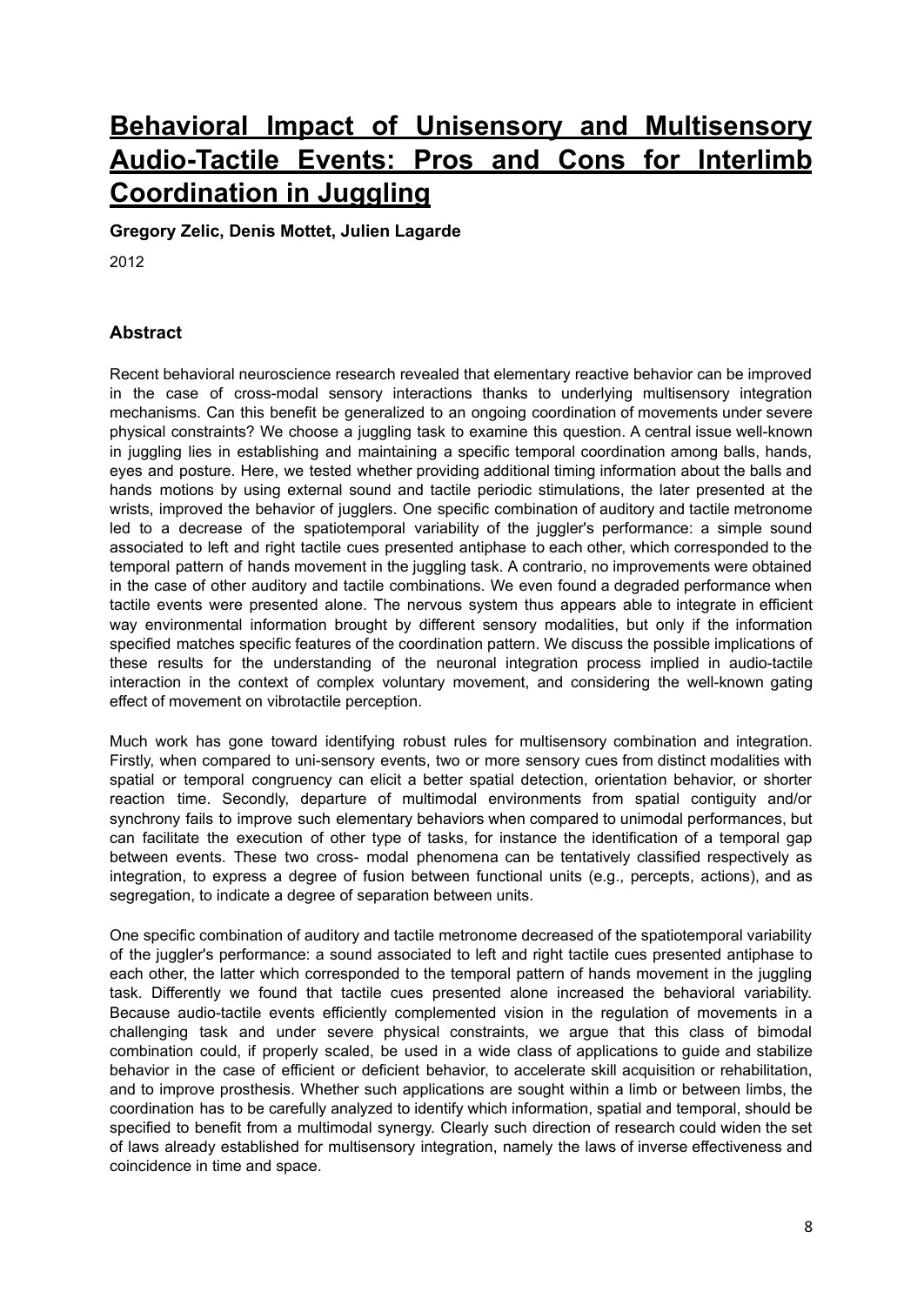## **Training induces changes in [white-matter](https://www.ncbi.nlm.nih.gov/pmc/articles/PMC2770457/) architecture**

## **Jan Scholz, Miriam C. Klein, Timothy E. J. Behrens, Heidi Johansen-Berg**

2009

## **Abstract**

Although experience-dependent structural changes have been found in adult gray matter, there is little evidence for such changes in white matter. Using diffusion imaging, we detected a localized increase in fractional anisotropy, a measure of microstructure, in white matter underlying the intraparietal sulcus following training of a complex visuo-motor skill. This provides, to the best of our knowledge, the first evidence for training-related changes in white-matter structure in the healthy human adult brain.

# **Juggling Enhances [Connections](https://www.sciencedaily.com/releases/2009/10/091016114055.htm) In The Brain**

**University of Oxford**

2009

## **Abstract**

Learning to juggle leads to changes in the white matter of the brain, a new study has shown. 'We tend to think of the brain as being static, or even beginning to degenerate, once we reach adulthood,' says the researcher who led the work. 'In fact we find the structure of the brain is ripe for change. We've shown that it is possible for the brain to condition its own wiring system to operate more efficiently.'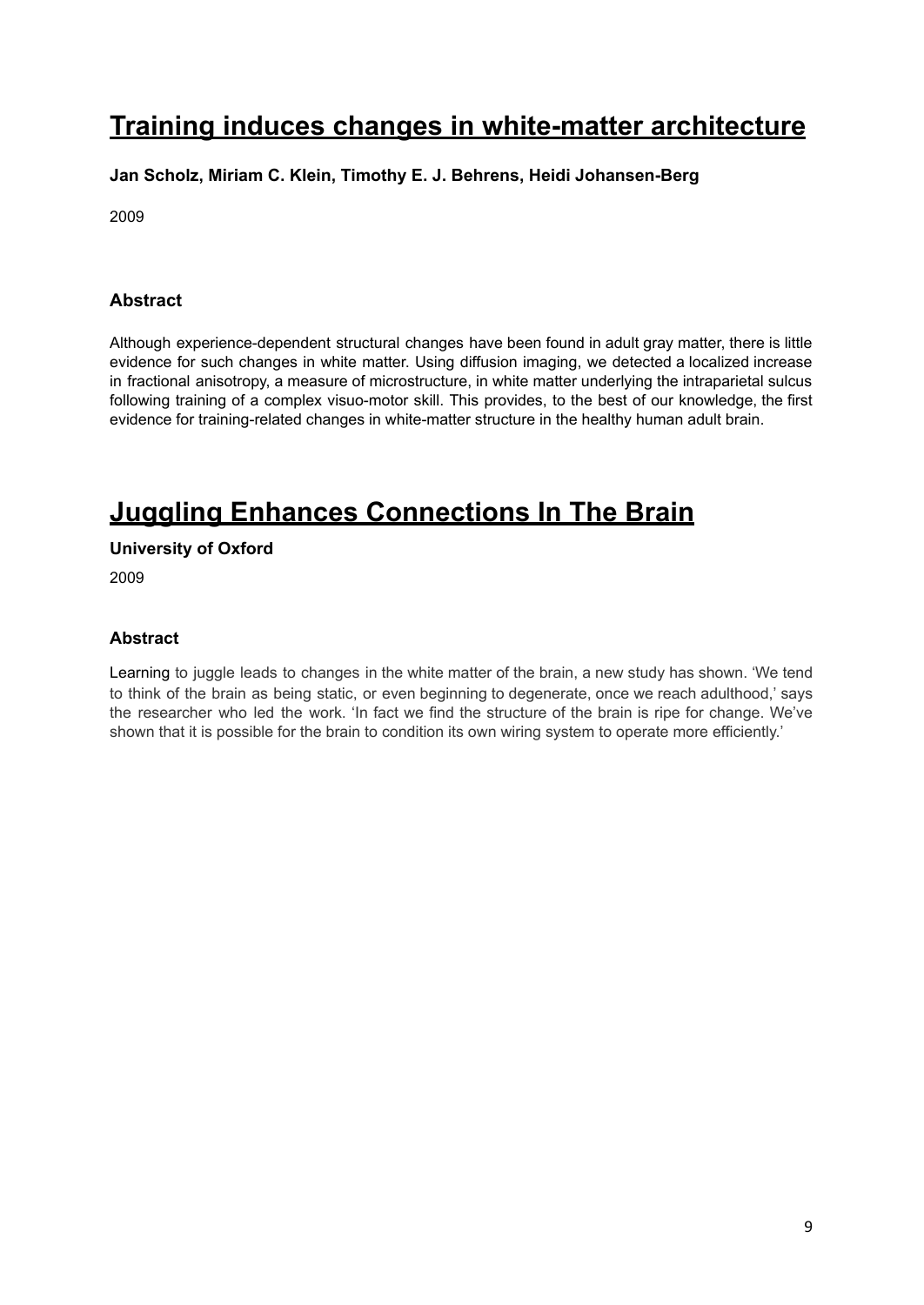# **[Juggling](https://kathrynwelds.com/2013/07/21/juggling-as-brain-training/) as Brain Training**

**Bogdan Draganski, Volker Busch**

2013

### **Abstract**

The physical skill of juggling can change the brain's structure and function for the better, and may be a recommended therapy for brain injuries. Volunteers showed transient and selective structural changes in the left parietal lobe's posterior cortex and bilateral central temporal areas of the brain, areas associated with processing and storing complex visual motion on used whole-brain magnetic-resonance imaging.

Jugglers showed significant increase in the brain's "gray matter," nerve cells' bodies [responsible](http://www.jneurosci.org/content/28/28/7031.abstract) for information processing, located in the [hippocampus](http://www.jneurosci.org/content/28/28/7031.abstract) (memory formation), bilateral nucleus [accumbens](http://www.jneurosci.org/content/28/28/7031.abstract) (reward systems that may lead to action) and visual cortext's middle temporal area. Without practice during the three months after the training, none of the volunteers retained their ability to juggle and their gray matter declined to pre-training levels.

This suggests the value of continued practice in physical and cognitive skills to maintain brain structure and function.

## **[Neuroplasticity:](https://www.researchgate.net/publication/305381230_Neuroplasticity_changes_in_grey_matter_induced_by_training) Changes in grey matter induced by [training](https://www.researchgate.net/publication/305381230_Neuroplasticity_changes_in_grey_matter_induced_by_training)**

**Bogdan [Draganski,](https://www.nature.com/articles/427311a#auth-1) [Christian](https://www.nature.com/articles/427311a#auth-2) Gaser, Volker [Busch](https://www.nature.com/articles/427311a#auth-3), Gerhard [Schuierer](https://www.nature.com/articles/427311a#auth-4), [Ulrich](https://www.nature.com/articles/427311a#auth-5) [Bogdahn](https://www.nature.com/articles/427311a#auth-5) & [Arne](https://www.nature.com/articles/427311a#auth-6) May**

2004

#### **Abstract**

Does the structure of an adult human brain alter in response to environmental demands? Here we use whole-brain magnetic-resonance imaging to visualize learning-induced plasticity in the brains of volunteers who have learned to juggle. We find that these individuals show a transient and selective structural change in brain areas that are associated with the processing and storage of complex visual motion. This discovery of a stimulus-dependent alteration in the brain's macroscopic structure contradicts the traditionally held view that cortical plasticity is associated with functional rather than anatomical changes.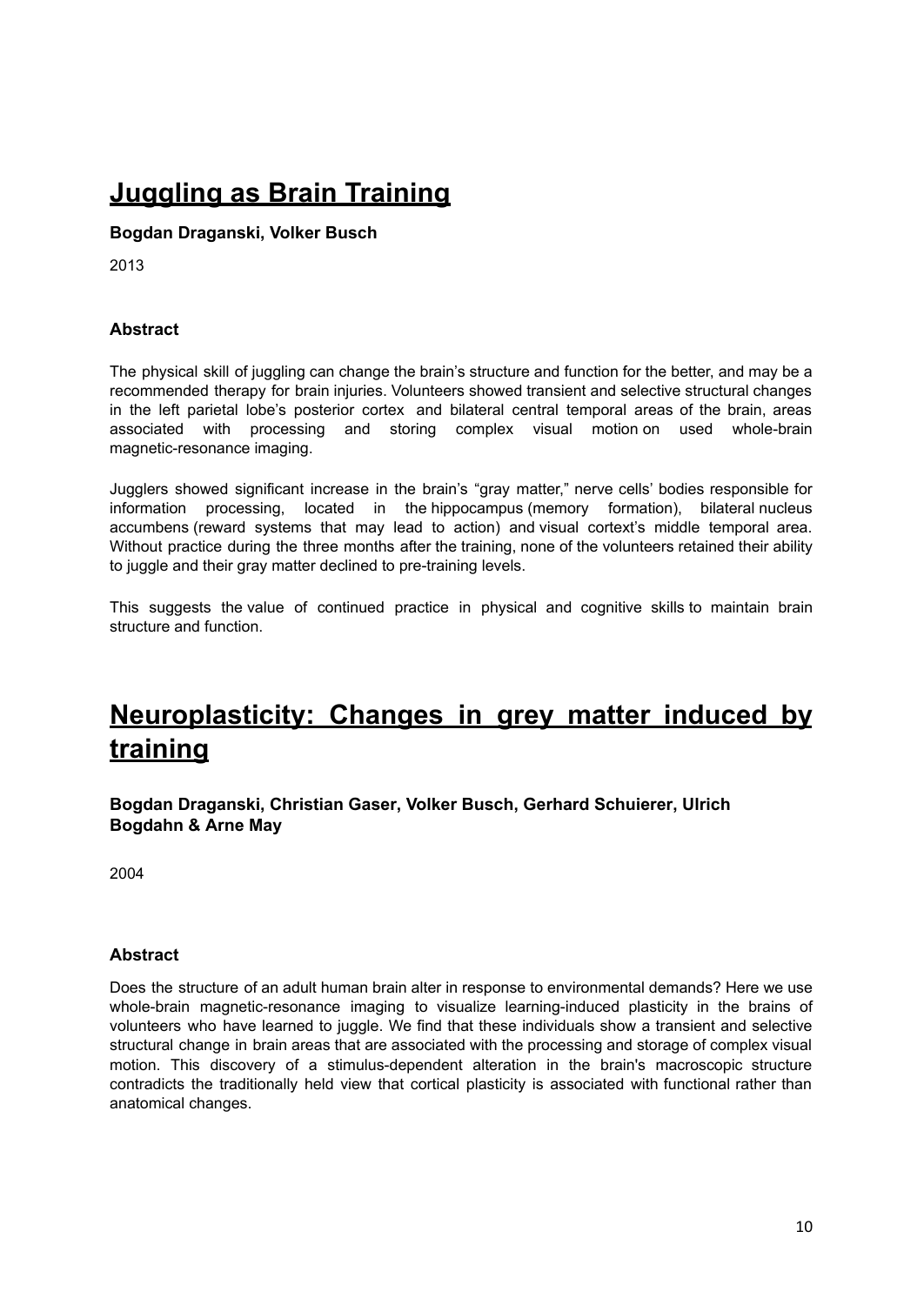# **Effect of juggling therapy on anxiety [disorders](https://bpsmedicine.biomedcentral.com/articles/10.1186/1751-0759-1-10) in female [patients](https://bpsmedicine.biomedcentral.com/articles/10.1186/1751-0759-1-10)**

### **Toshihiro Nakahara**

2007

### **Abstract**

The aim of this study was to investigate the effect of juggling therapy for anxiety disorder patients.

Subjects were 17 female outpatients who met the DSM-IV diagnostic criteria for anxiety disorders. Subjects were treated with standard psychotherapy, medication and counseling for 6 months. For the last 3 months of treatment, subjects were randomized into either a non-juggling group ( $n = 9$ ) or a juggling therapy group (juggling group:  $n = 8$ ). The juggling group gradually acquired juggling skills by practicing juggling beanbags (otedama in Japan) with both hands. The therapeutic effect was evaluated using scores of psychological testing (STAI: State and Trate Anxiety Inventry, POMS: Profile of Mood Status) and of ADL (FAI: Franchay Activity Index) collected before treatment, 3 months after treatment (before juggling therapy), and at the end of both treatments.

After 6 months, an analysis of variance revealed that scores on the state anxiety, trait anxiety subscales of STAI and tension-anxiety (T-A) score of POMS were significantly lower in the juggling group than in the non-juggling group ( $p < 0.01$ ). Depression, anger-hostility scores of POMS were improved more than non-jugglers. In the juggling group, activity scores on the vigor subscale of POMS and FAI score were significantly higher than those in the non juggling group ( $p < 0.01$ ). Other mood scores of POMS did not differ between the two groups.

These findings suggest that juggling therapy may be effective for the treatment of anxiety disorders.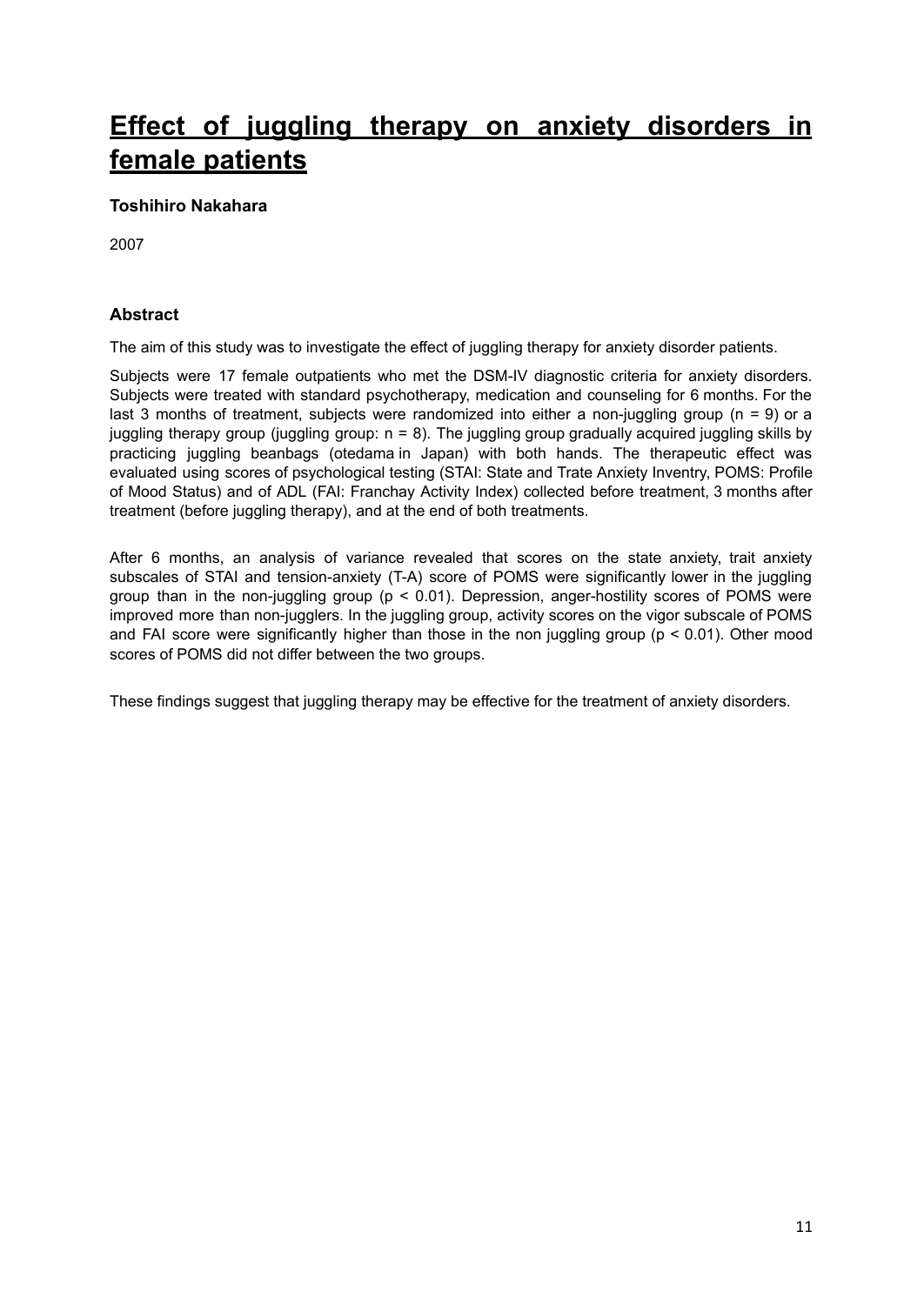# **P[hysiological](https://new.hindawi.com/journals/ecam/2011/732394/) and Emotional Responses of Disabled Children to [Therapeutic](https://new.hindawi.com/journals/ecam/2011/732394/) Clowns: A Pilot Study**

### **Shauna Kingsnorth**

2011

### **Abstract**

This pilot study examined the effects of Therapeutic Clowning on inpatients in a pediatric rehabilitation hospital.

Studies of therapeutic clowning have shown that this intervention facilitates verbal and nonverbal communication improves mood and attitude; increases expressions of emotion such as laughter, joy and humor; supports empowerment and active role-reversal, and is perceived as a valuable complementary therapy by patients, families and care providers. While these results are encouraging, they must be interpreted with caution due to the limitations of their predominantly qualitative or evaluative study designs. Studies using experimental designs with children have focused exclusively on the effectiveness of goal-directed clowning to distract from pain and stress before or during invasive medical procedures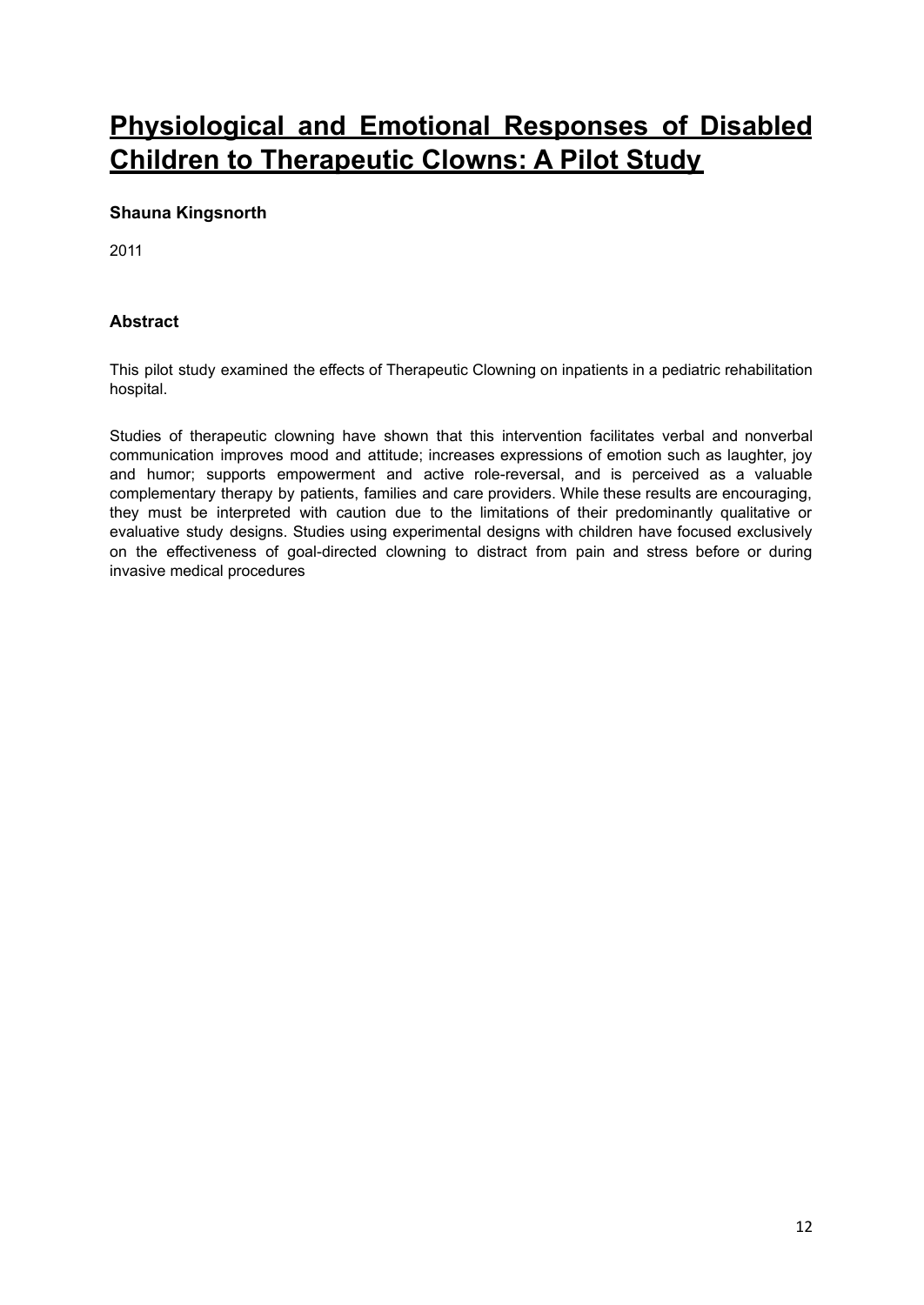## **Effect of Regular Circus Physical [Exercises](https://www.ncbi.nlm.nih.gov/pmc/articles/PMC4380297/) on [Lymphocytes](https://www.ncbi.nlm.nih.gov/pmc/articles/PMC4380297/) in Overweight Children**

**Cesar Miguel Momesso dos Santos, Fábio Takeo Sato,Maria Fernanda Cury-Boaventura, Silvia Helena Guirado-Rodrigues, Kim Guimaraes Caçula, Cristiane Cassoni Gonçalves Santos, Elaine Hatanaka, Heloisa Helena de Oliveira, Vinicius Coneglian Santos,Gilson Murata, Cristina Neves Borges-Silva, Sandro Massao Hirabara, Tania Cristina Pithon-Curi, Renata Gorjão**

2015

### **Abstract**

Obesity associated with a sedentary lifestyle can lead to changes in the immune system balance resulting in the development of inflammatory diseases. The aim of this study was to compare lymphocyte activation mechanisms between overweight children practicing regular circus physical exercises with non-exercised children. The study comprised 60 pubescent children randomly divided into 4 groups: Overweight Children (OWC) (10.67 ± 0.22 years old), Overweight Exercised Children (OWE) (10.00  $\pm$  0.41 years old), Eutrophic Children (EC) (11.00  $\pm$  0.29 years old) and Eutrophic Exercised Children (EE) (10.60 ± 0.29 years old). OWE and EE groups practiced circus activities twice a week, for  $4.3 \pm 0.5$  and  $4.4 \pm 0.5$  months, respectively.

In conclusion, overweight children present an altered immune system characterized by high lymphocyte proliferation due to a decrease in T regulatory cell amount. These effects are evidenced by reduced IL-10 levels and IL-35 mRNA expression and associated with decreased expression of suppressor proteins (CD95 and CTLA-4), leading to the inhibition of lymphocyte activation and differentiation. Overweight children submitted to regularly practice circus activities presented an attenuation of the immune system imbalance, by reducing lymphocyte proliferation activity and by preventing some deleterious effects in lymphocytes. Therefore, we conclude that overweight children are more prone to develop impaired immune system function, which is partially prevented by a regular and moderate physical exercise program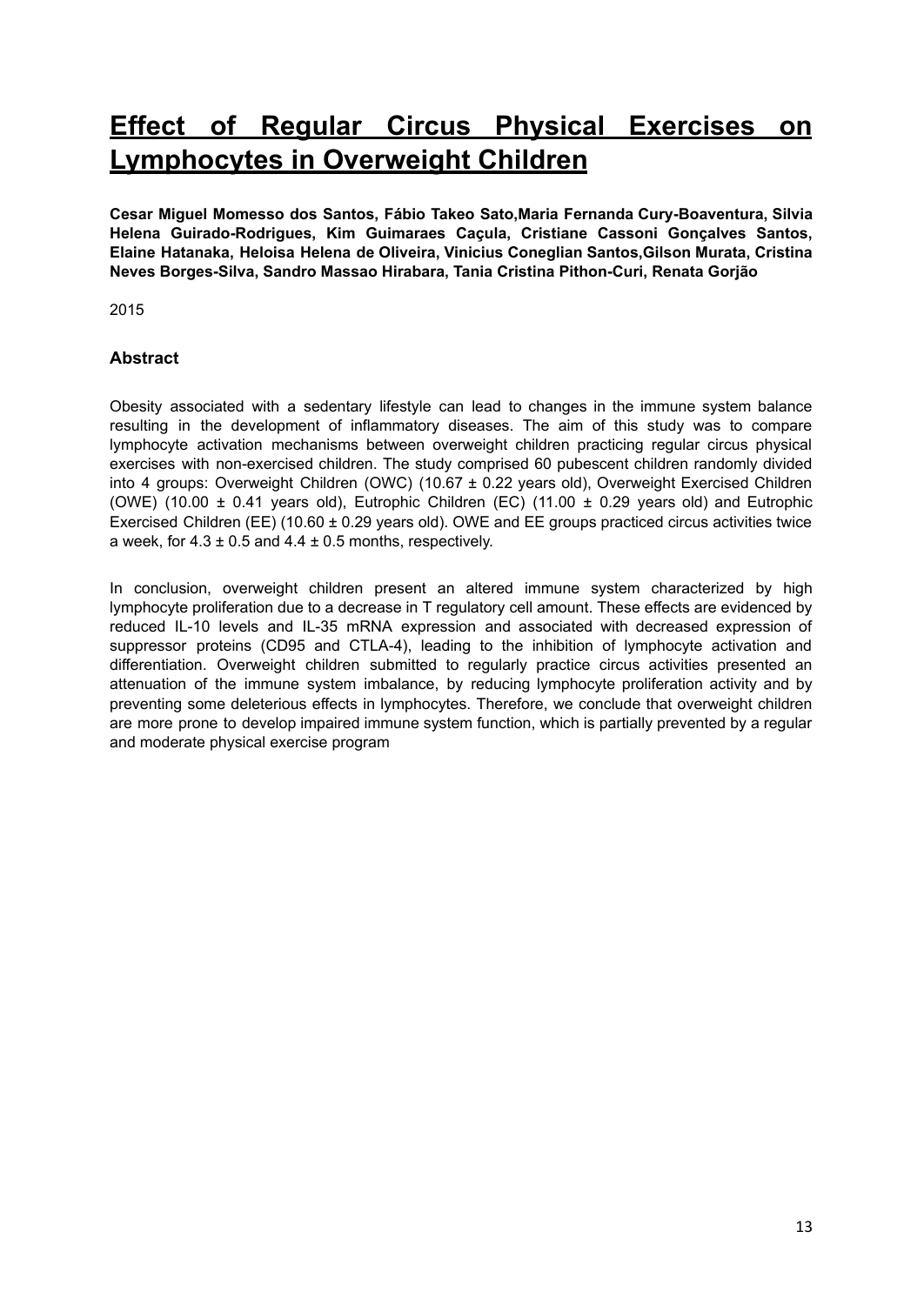# **Circus and Clowns: Creative approach for [emotional](http://www.diva-portal.se/smash/get/diva2:1145171/FULLTEXT01.pdf) and mental [well-being:](http://www.diva-portal.se/smash/get/diva2:1145171/FULLTEXT01.pdf) Learning from Clowns without [Boarders](http://www.diva-portal.se/smash/get/diva2:1145171/FULLTEXT01.pdf) and Circus Cirkör**

#### **Daniel Wollin**

1991

### **Abstract**

The number of displaced people around the world today is unprecedented in world history, with a third of those displaced below the age of 18. These children often undergo traumatic experiences which can cause serious mental health issues before and during their flight as well as afterwards when resettling in a new country. In Sweden, they are offered psychological aid in order to better deal with these issues and hence recover. However, due to the cultural stigma attached to mental health problems, psychosocial aid is often ruled out by the child themselves. In addition, up to 30% of these unaccompanied children have been reported to suffer from PTSD, where merely speaking about one's issue can trigger a relapse of the trauma. There is therefore a shortage of pragmatic approaches to help tackle the challenges that these children faces.

The aim of this thesis is to investigate how creative programs such as the organisation Clowns without Borders works with unaccompanied refugees and how their methods affect the wellbeing of these children. This thesis explores the effects that laughter and playing has on a child's well-being using a qualitative field research approach.

The research is a contribution to the field of development since it offers new grounds on how to work towards increasing the living standards of resettled displaced persons.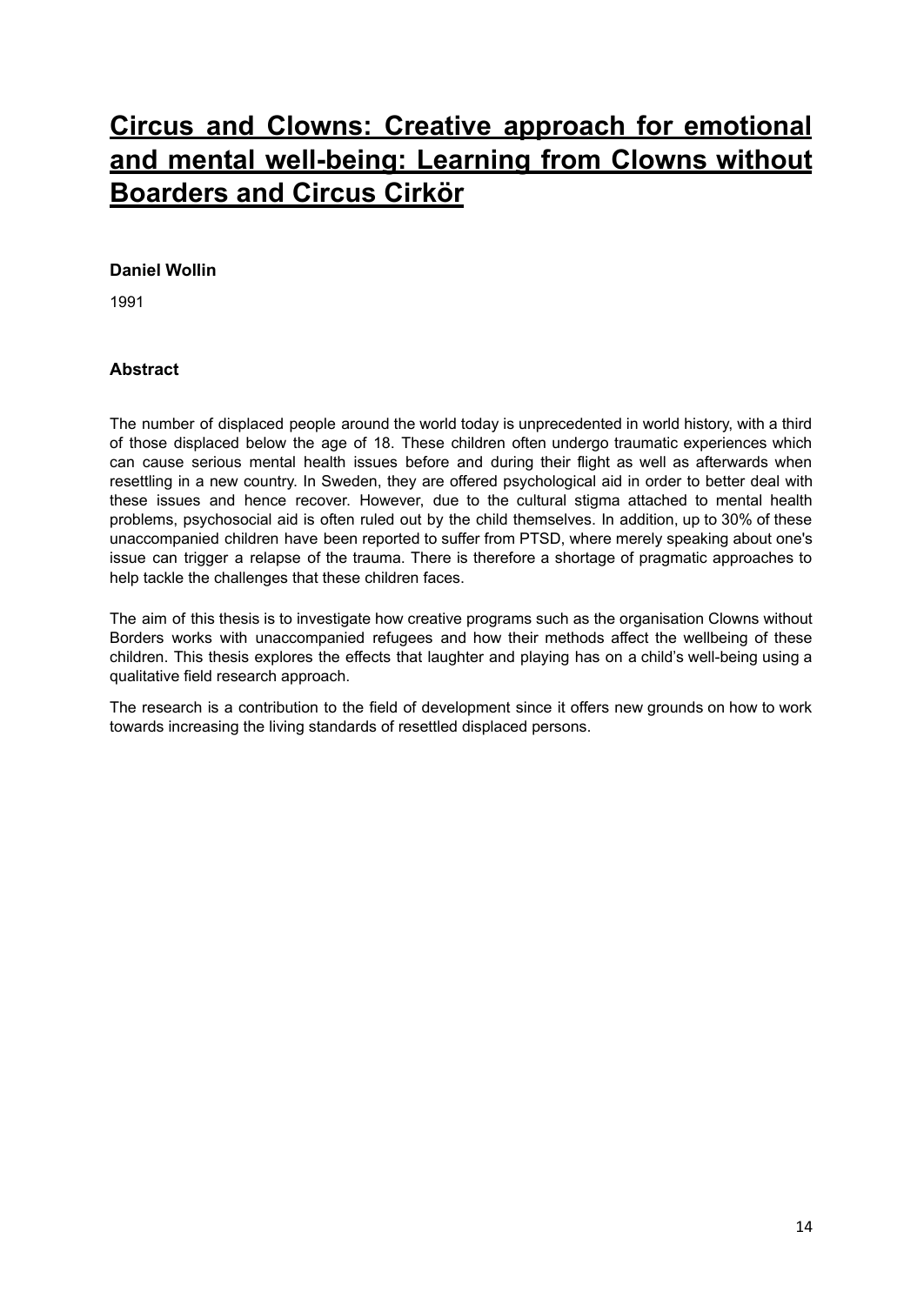## **Circoanalysis: Circus, Therapy and [Psychoanalysis](https://www.academia.edu/8141142/Circoanalysis_Circus_therapy_and_Psychoanalysis_PHD_Thesis)**

#### **John-Paul Zaccarini**

2013

### **Abstract**

There is an object/artefact of circus and a subject/process that makes it. This research considers the subject of the circus-making in order to bring it to the foreground of future discussions about pedagogy, practice and production. If the shift from Traditional to New Circus brought with it changes in education – the incorporation of theatre and dance – then the emerging Contemporary Circus may need a more refined set of tools to facilitate its creative growth. This thesis sets out how psychoanalytic theories can be adapted and its key practices adopted to bring about this shift from New to Contemporary Circus in pedagogic practice.

The practice tends to the subject that is traditionally mute in the face of the demands of circus, to which it complies becoming an object with minimal agency. Psychoanalytic praxis is adapted to give the subject a voice in order to develop a methodology specific to circus; circoanalysis. Following Freud it starts with the analogy of the circus act and the dream, the proposition that both are productions of the unconscious and contain hidden meanings and desires disguised by the formal content. It continues with the analogy of the symptom, which must be repeated for the partial and ambiguous satisfaction of unconscious desire and is at the threshold of the somatic and the psychic. Winnicott's theory of play is utilised to examine how artists explore and work through certain aspects of anxiety provoking psychic content in their work. Anxiety, in its Lacanian formulation, present in both circus and the consulting room, provides the key to understanding the importance of the Other in the act. Circus, like psychoanalysis, needs its other to recount its story to. Over one hundred research participants, students and professionals, engaged in the practices of questionnaires, focus groups, consultations, interviews and extended periods of circotherapy.

The thesis describes the development of a technique of talking through the manifest, formal content of the circus act in order to get to the unconscious desires that create it. The act is then seen as a symbolic compromise formation enveloping a kernel of real *jouissance.* In a series of case studies hysteria, obsessive neurosis, masochism, paranoid fantasy and melancholia are seen both as a series of subject positions with regard to circus and its spectator and as ways of managing an excessive enjoyment. Circus is put into a new context as a healing practice for its practitioners, whether in the form of repetition compulsion that turns bad objects into good ones or as a homeopathic self-immunisation against pain, anxiety and the relation to the Other. It casts new light on the problematic the circus has with the theatrical performance tropes of character and narrative which emerge as disavowals of this latent content and relation to the Other and suggests that a move forward, beyond this Other of the circus, implies a certain form of mourning.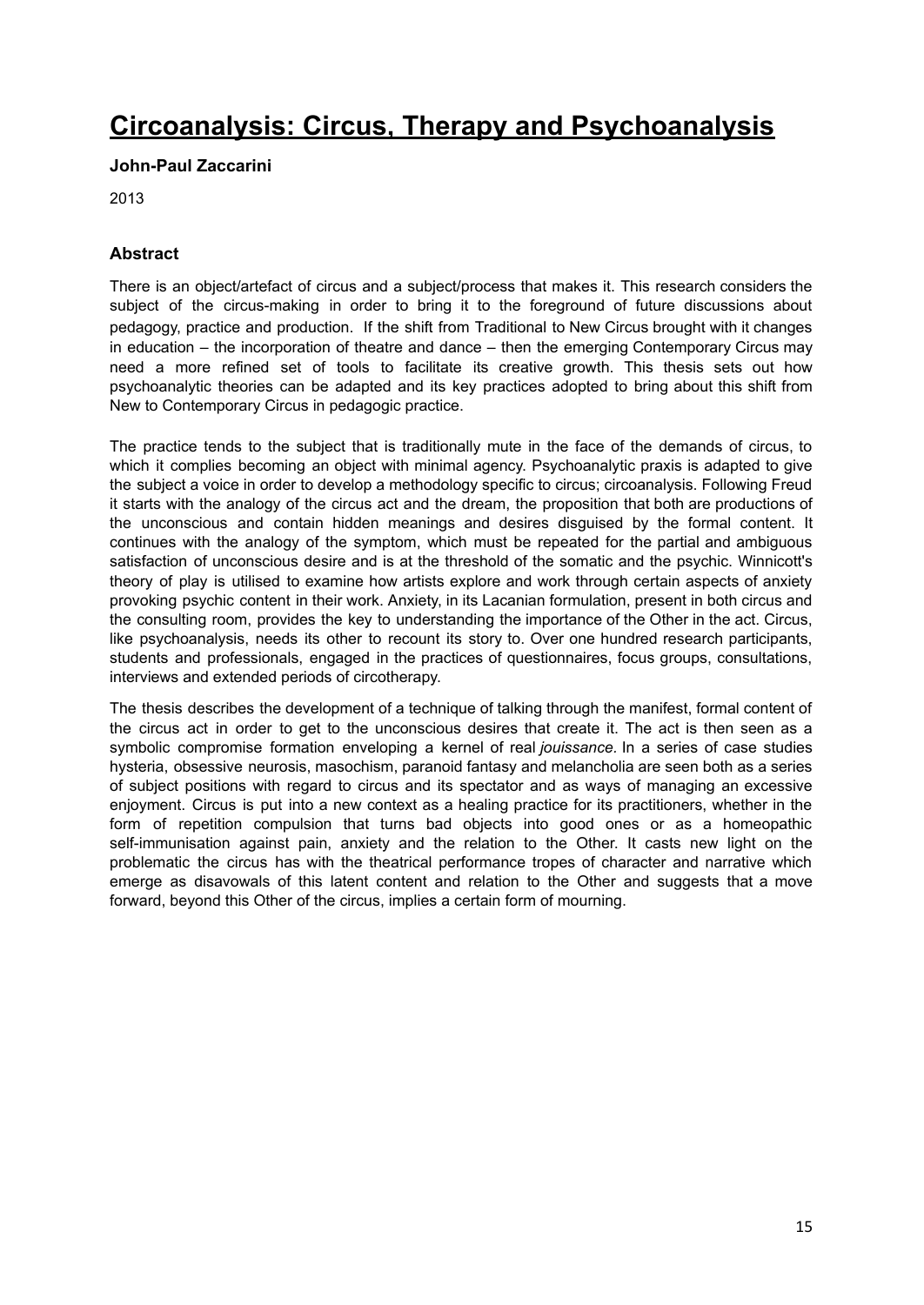# **[Self-Determination](https://lib.dr.iastate.edu/cgi/viewcontent.cgi?article=1052&context=kin_pubs&fbclid=IwAR0UkQJ4XF2Baysqjfgtfd190dsQlipSDZ9bMFQ5d99PbXDO2Lye7PquPgs) Through Circus Arts: Exploring Youth [Development](https://lib.dr.iastate.edu/cgi/viewcontent.cgi?article=1052&context=kin_pubs&fbclid=IwAR0UkQJ4XF2Baysqjfgtfd190dsQlipSDZ9bMFQ5d99PbXDO2Lye7PquPgs) in a Novel Activity Context**

**Jennifer P. Agans, Jacqueline L. Davis, Spyridoula Vazou, Tal Jarus**

2019

### **Abstract**

The factors that make youth circus unique within physical activity settings may provide different affordances for the satisfaction of basic psychological needs than sport programs. For example, youth circus programs generally allow youth to explore a wide variety of activities (e.g., acrobatics, juggling, clowning, wire-walking, trapeze) and thus may support autonomy (e.g., McCutcheon, 2003) more than single-sport programs. In addition, because most youth have limited experience with circus, more explicit competence support is often provided in these programs (e.g., Heller & Taglialatela, 2018; Kiez, 2015) than might be offered in traditional sports. Finally, the collaboration and trust required to produce a circus (Cadwell, 2018) may further promote relatedness. Existing studies of youth circus cite a wide range of developmental benefits, including growth in perseverance, belonging, and self-esteem (Heller & Taglialatela, 2018; McCutcheon, 2003; Ott, 2005; Woodhead, 2002). These outcomes align with youth development outcomes such as grit (Duckworth, Peterson, Matthews, & Kelly, 2007) and the 5 Cs model of PYD, which focuses on Competence, Confidence, Caring, Character, and Connection (Lerner et al., 2012).

## **Circus Arts [Therapy®](https://digitalcommons.lesley.edu/cgi/viewcontent.cgi?article=1024&context=expressive_theses) fitness and play therapy [program](https://digitalcommons.lesley.edu/cgi/viewcontent.cgi?article=1024&context=expressive_theses) shows positive clinical results**

### **Carrie Heller, Lauren A. Taglialatela**

2018

### **Abstract**

The goals of this article include introducing Circus Arts Therapy fitness and play therapy program, designed for children ages 4–17, which combines both directed structured activities with nondirective approaches implemented within a circus-based context (e.g., juggling, trapeze, tight wire), and to evaluate the physical and emotional benefits of participating in this type of therapy. Parental report data were collected about 15 children who participated in two 8-week sessions of the program, and results indicate significant benefits in physicality, ability to function as a team, and ability to follow directions. As one of the first studies to empirically evaluate the efficacy of circus arts as a therapeutic tool, these results are encouraging and speak to the need for additional more broad-based evaluations.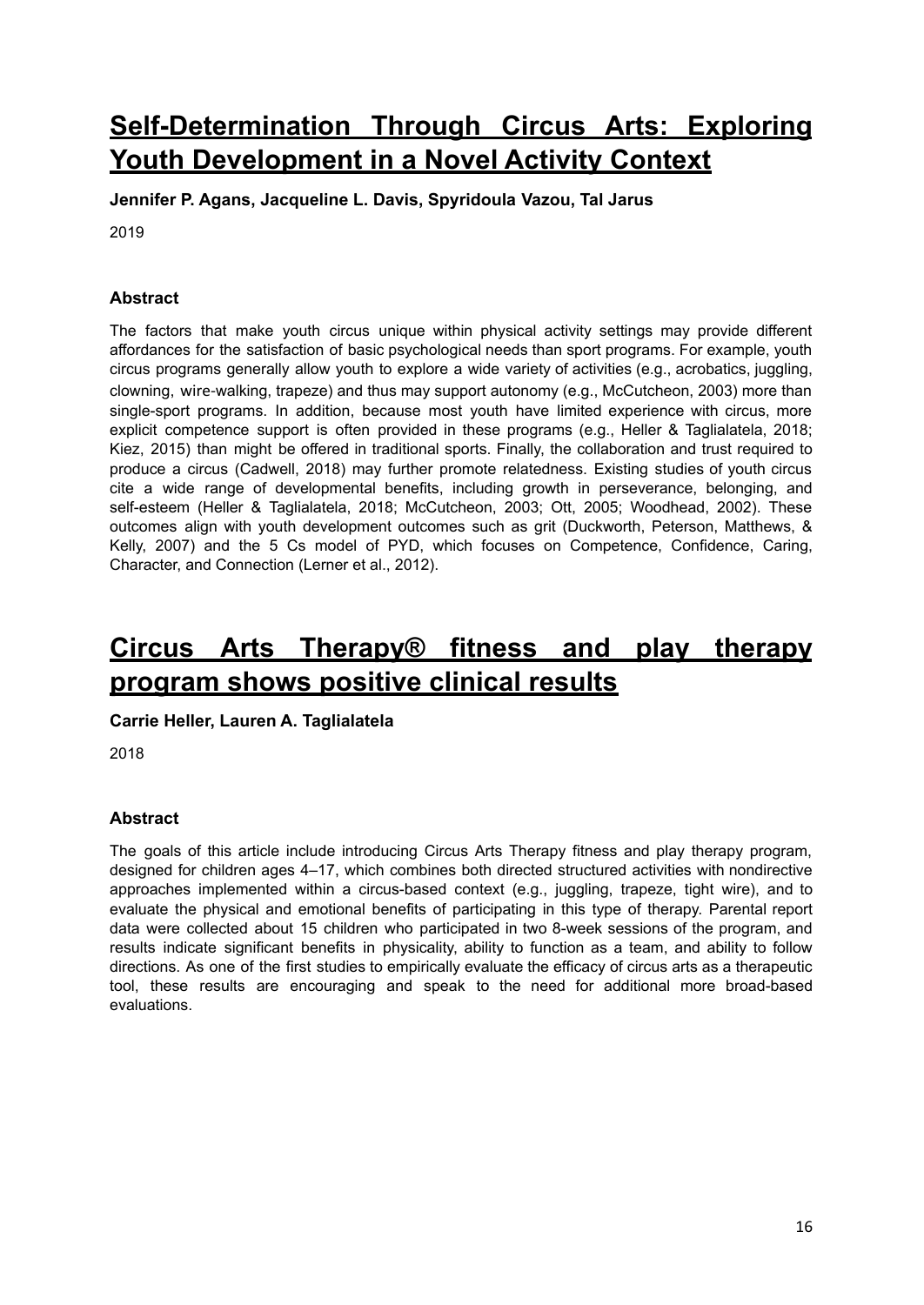# **[Occupational](https://www.academia.edu/9121592/Occupational_therapy_and_circus_Potential_partners_in_enhancing_the_health_and_well-being_of_todays_youth) therapy and circus: Potential partners in [enhancing](https://www.academia.edu/9121592/Occupational_therapy_and_circus_Potential_partners_in_enhancing_the_health_and_well-being_of_todays_youth) the health and well-being of today's youth**

#### **Jill Maglio, Carol McKinstry**

2008

### **Abstract**

The paper discusses the benefits of a project involving a community circus program developed for Victorian schools to assist in addressing students' needs for life skills acquisition in cooperation with the West Side Circus. The program demonstrated a connection between the core beliefs of community circus, education, occupational therapy and health promotion.

West Side Circus is a non-profit community circus organisation that works in partnership with the community to provide a variety of programs, workshops and performance opportunities for young people. It focuses on teaching, empowering and communication using circus as a medium. They concentrate on artistic expression and group solidarity.

The project found that the 'Circus in Schools' program in addition to qualitative perspectives of the students and school representatives, had the following positive benefits:

1. Provides a fun, motivating and intrinsically reinforcing experience.

2. Increases positive risk taking both physically and emotionally, in a safe and supported environment.

3. Promotes physical health and body awareness through activity.

4. Enables participants to acquire a broadened skill base relating to circus as well as more generic 'life skills'.

5. Increases self-confidence and self-efficacy.

6. Improves social connectedness, teamwork, and leadership skills within the group.

7. Provides opportunities for calming rhythmic activities, increased sensory feedback, a focus on balance, and coordination.

8. Creates a space in which participants feel a sense of belonging.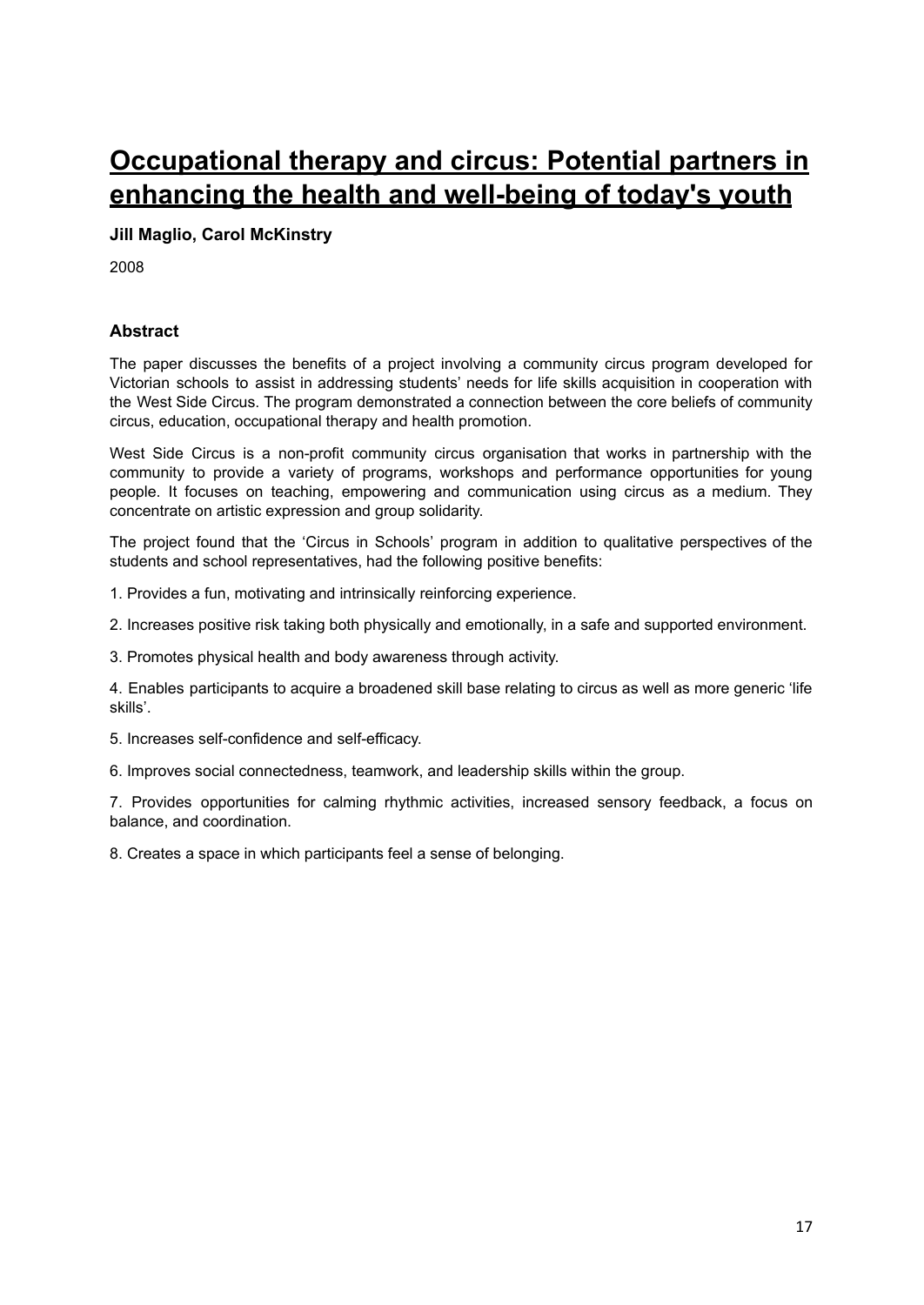# **Behavioral Impact of Unisensory and [Multisensory](https://journals.plos.org/plosone/article?id=10.1371/journal.pone.0032308) [Audio-Tactile](https://journals.plos.org/plosone/article?id=10.1371/journal.pone.0032308) Events: Pros and Cons for Interlimb [Coordination](https://journals.plos.org/plosone/article?id=10.1371/journal.pone.0032308) in Juggling**

**Gregory Zelic, Denis Mottet, Julien Lagarde**

2012

### **Abstract**

Recent behavioral neuroscience research revealed that elementary reactive behavior can be improved in the case of cross-modal sensory interactions thanks to underlying multisensory integration mechanisms. Can this benefit be generalized to an ongoing coordination of movements under severe physical constraints? We choose a juggling task to examine this question. A central issue well-known in juggling lies in establishing and maintaining a specific temporal coordination among balls, hands, eyes and posture. Here, we tested whether providing additional timing information about the balls and hands motions by using external sound and tactile periodic stimulations, the later presented at the wrists, improved the behavior of jugglers. One specific combination of auditory and tactile metronome led to a decrease of the spatiotemporal variability of the juggler's performance: a simple sound associated to left and right tactile cues presented antiphase to each other, which corresponded to the temporal pattern of hands movement in the juggling task. A contrario, no improvements were obtained in the case of other auditory and tactile combinations. We even found a degraded performance when tactile events were presented alone. The nervous system thus appears able to integrate in efficient way environmental information brought by different sensory modalities, but only if the information specified matches specific features of the coordination pattern. We discuss the possible implications of these results for the understanding of the neuronal integration process implied in audio-tactile interaction in the context of complex voluntary movement, and considering the well-known gating effect of movement on vibrotactile perception.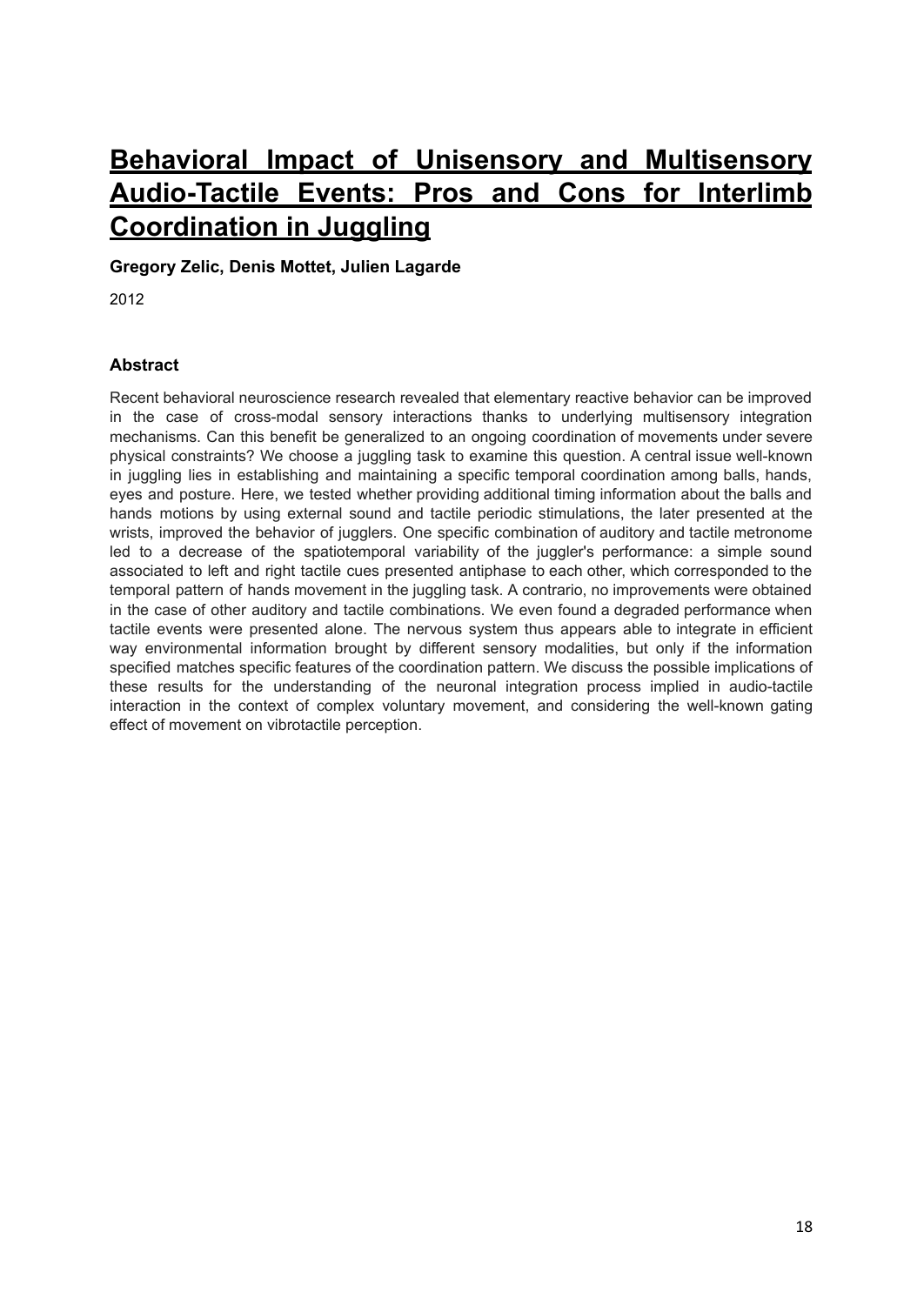## **[Changes](https://www.ncbi.nlm.nih.gov/pmc/articles/PMC2447176/) in gray matter induced by learning - revisited**

**Driemeyer J., Boyke J., Gaser C., Büchel C., May A.**

2008

#### **Abstract**

Recently, activation-dependant structural brain plasticity in humans has been demonstrated in adults after three months of training a visio-motor skill. Learning three-ball cascade juggling was associated with a transient and highly selective increase in brain gray matter in the occipito-temporal cortex comprising the motion sensitive area hMT/V5 bilaterally. However, the exact time-scale of usage-dependant structural changes occur is still unknown. A better understanding of the temporal parameters may help to elucidate to what extent this type of cortical plasticity contributes to fast adapting cortical processes that may be relevant to learning. PRINCIPAL FINDINGS: Using a 3 Tesla scanner and monitoring whole brain structure we repeated and extended our original study in 20 healthy adult volunteers, focussing on the temporal aspects of the structural changes and investigated whether these changes are performance or exercise dependant. The data confirmed our earlier observation using a mean effects analysis and in addition showed that learning to juggle can alter gray matter in the occipito-temporal cortex as early as after 7 days of training. Neither performance nor exercise alone could explain these changes. CONCLUSION: We suggest that the qualitative change (i.e. learning of a new task) is more critical for the brain to change its structure than continued training of an already-learned task.

## **[Training-induced](https://www.jneurosci.org/content/28/28/7031.long) brain structure changes in the [elderly](https://www.jneurosci.org/content/28/28/7031.long)**

**Neurosci J., Boyke J., Driemeyer J., Gaser C., Büchel C., May A.**

2008

#### **Abstract**

It has been suggested that learning is associated with a transient and highly selective increase in brain gray matter in healthy young volunteers. It is not clear whether and to what extent the aging brain is still able to exhibit such structural plasticity. We built on our original study, now focusing on healthy senior citizens. We observed that elderly persons were able to learn three-ball cascade juggling, but with less proficiency compared with 20-year-old adolescents. Similar to the young group, gray-matter changes in the older brain related to skill acquisition were observed in area hMT/V5 (middle temporal area of the visual cortex). In addition, elderly volunteers who learned to juggle showed transient increases in gray matter in the hippocampus on the left side and in the nucleus accumbens bilaterally.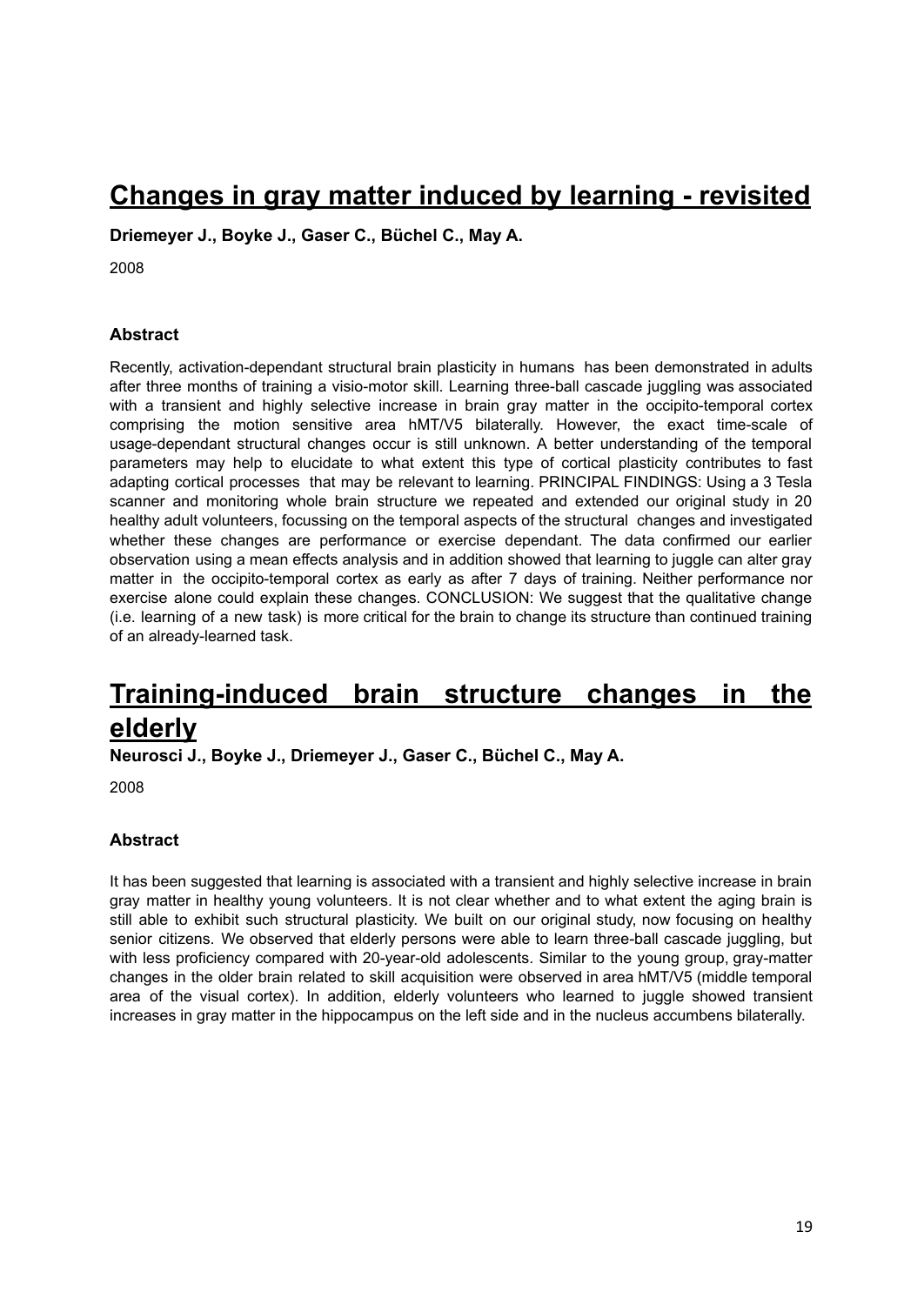# **The [psychological](http://nrl.northumbria.ac.uk/40578/?fbclid=IwAR0rtAFG15rmFC7CcA8vd_CjkcdKgrwF7_zH5FMqTJnuyQxdcwJu7P5sClg) benefits of Circus Skills Training (CST) in [schoolchildren](http://nrl.northumbria.ac.uk/40578/?fbclid=IwAR0rtAFG15rmFC7CcA8vd_CjkcdKgrwF7_zH5FMqTJnuyQxdcwJu7P5sClg)**

### **Nick Neave, Angie Johnson, Karen Mckenzie, Kathryn Whelan**

2019

### **Abstract**

Physical exercise can enhance various aspects of character and education, but children may not engage due to a variety of barriers. Circus Skills Training (CST) is a novel approach to encourage participation in exercise and develop physical literacy. It delivers circus skills in a positive, non-competitive and supportive social atmosphere, making it particularly appealing to those who avoid traditional competitive team sports. In a between-subjects design we compared 2 groups of children (aged 9-12) on various measures of physical and psychological wellbeing at baseline, and again after one group had received 6 months of CST training as part of their school's physical education classes. Significant differences between CST and none-CST children were found for teacher ratings of emotional problems, with the CST-group showing fewer such problems. CST could offer an innovative means of encouraging children to engage with exercise and provide wider benefits in terms of psychological wellbeing.

## **Falling together: an examination of [trust-building](https://www.tandfonline.com/doi/abs/10.1080/19443927.2017.1384755?journalCode=rtdp20) in youth and social circus [training](https://www.tandfonline.com/doi/abs/10.1080/19443927.2017.1384755?journalCode=rtdp20)**

### **[Stephen](https://www.tandfonline.com/author/Cadwell%2C+Stephen+J) J. Cadwell**

2018

### **Abstract**

In 2013, David Mason, the director of the Mini Mobile Circus for Children in Afghanistan wrote 'It seems the value and joy of educational entertainment is not fully appreciated and understood, especially in the academic world'. This article attempts to support the claim that youth and social circus can affect young people in an extraordinary way. The multifaceted nature of circus reveals it to be an art form that it is adaptable to almost any situation or any kind of participant. Whether it is young performers in Ireland, people with learning difficulties in Finland, or displaced children in Afghanistan, circus is being used as an empowering and educational form of entertainment with extremely positive results. Some causes for those effects are proposed and in doing so, an insight into the nature of youth and social circus training is offered.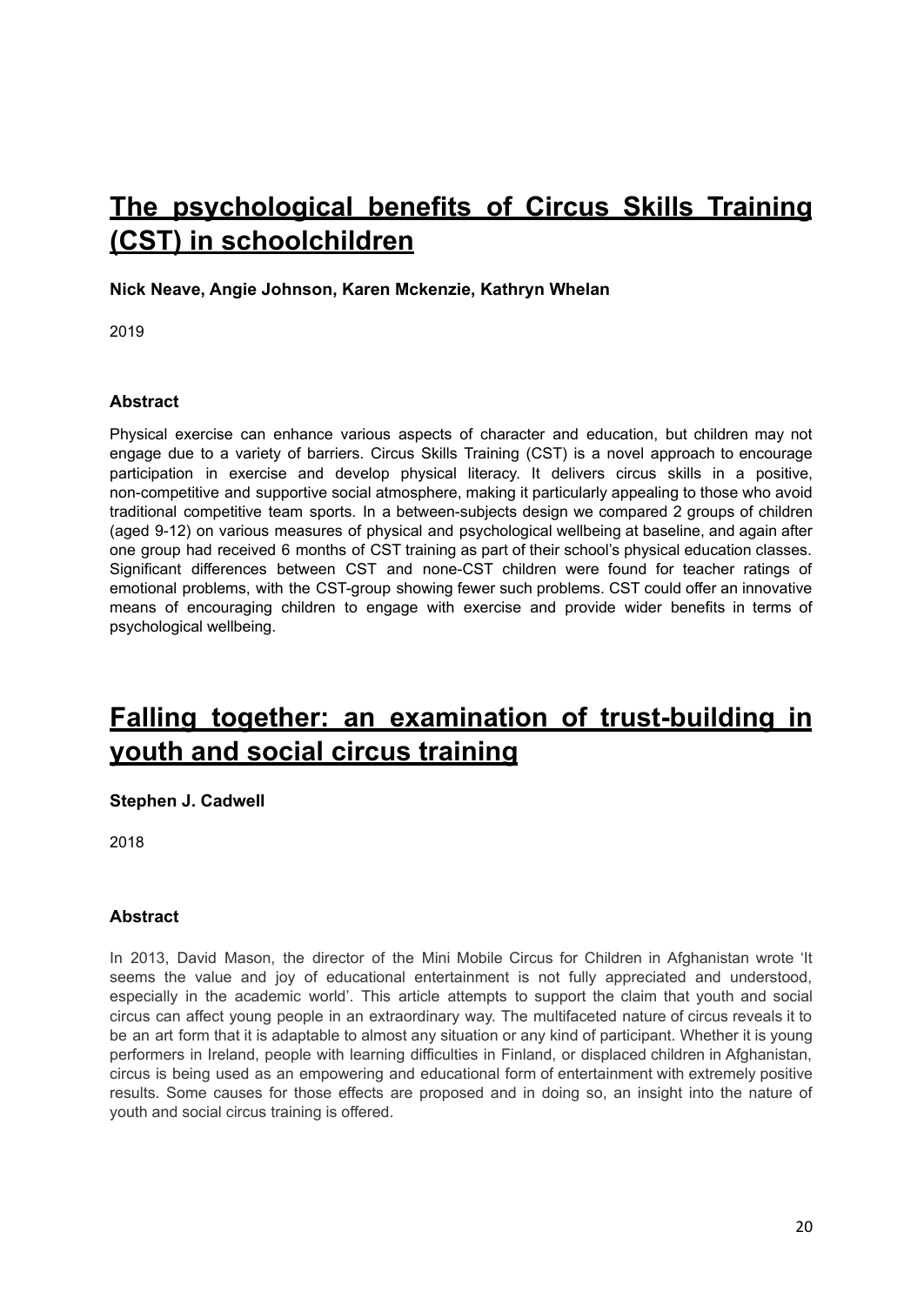# **The [Development](http://213.55.95.56/bitstream/handle/123456789/19028/Abaynesh%20Biru.pdf?sequence=1&isAllowed=y) of the Features of Positive Youth [Development](http://213.55.95.56/bitstream/handle/123456789/19028/Abaynesh%20Biru.pdf?sequence=1&isAllowed=y) among Youth Who Are Practicing Circus Art at Fekat [Circus](http://213.55.95.56/bitstream/handle/123456789/19028/Abaynesh%20Biru.pdf?sequence=1&isAllowed=y) Club in Addis Ababa**

### **Abaynesh Biru**

2019

### **Abstract**

This study has explored the development of the features of Positive Youth Development (PYD) which are the Five Cs (Caring, Character, Connection, Competence and Confidence) among youth at Fekat Circus Club in Addis Ababa, Ethiopia. A total of 35 participants of whom 24 were permanently practicing circus and 11 trainees who were under training took part in the study. The research used a mixed method design to examine the real life contextual understandings regarding the circus art and the development of the features of PYD at Fekat Circus Club. The quantitative data was collected using the short version of the measurement scale of Positive Youth Development developed by John Gheldof (2014) based on the original measuring scale developed by Lerner, (2005), whereas the qualitative data was collected through interviews with those who were managing the club, trainers, trainees, and technical advisor. The responses from all interviewees supported the result from the quantitative data that development of the features of PYD were significant among youth who were practicing circus art. Results showed that participants of the study had highest means in all the Five Cs and respondents confirmed that the features of PYD were manifested on themselves and friends. It is recommended that it will be important to exert efforts to raise the level of awareness of the community, government bodies and other stakeholders to consider circus art as a tool to PYD so that it can get the necessary support and input to grow and serve the youth population.

## **Want to make circus even more fun? [Follow](https://circuspsychology.com/2020/01/10/want-to-make-circus-even-more-fun-follow-the-principles-of-self-determination-theory/?fbclid=IwAR0_1hkUKrrMF8FzW4Teqp23RTi2LhNdFsUZquhyneimJ4AV69x6DWQHlfs) the principles of self [determination](https://circuspsychology.com/2020/01/10/want-to-make-circus-even-more-fun-follow-the-principles-of-self-determination-theory/?fbclid=IwAR0_1hkUKrrMF8FzW4Teqp23RTi2LhNdFsUZquhyneimJ4AV69x6DWQHlfs) theory!**

#### **Dr Fleur Van Rens**

2020

### **Abstract**

Self-determination theory (Ryan & Deci, 2010) suggests that people are more likely to enjoy an activity (and stick with it) when participation in this activity fulfils three key psychological needs. These three psychological needs are the need for autonomy, relatedness and competence. This study explains how people can use the principles of self-determination theory to increase students' enjoyment in circus classes.

Research suggests that autonomy is highly predictive of people's enjoyment of an activity (Vansteenkiste et al., 2004). The study presents three options to increase autonomy while practicing circus skills. Relatedness, refers to feeling part of a community, and creating friendships with other people in the circus. Practising juggling excels in fostering feelings of relatedness. Competence, refers to feeling like you're successful in what you're doing. As a guideline, research suggests that 80 to 90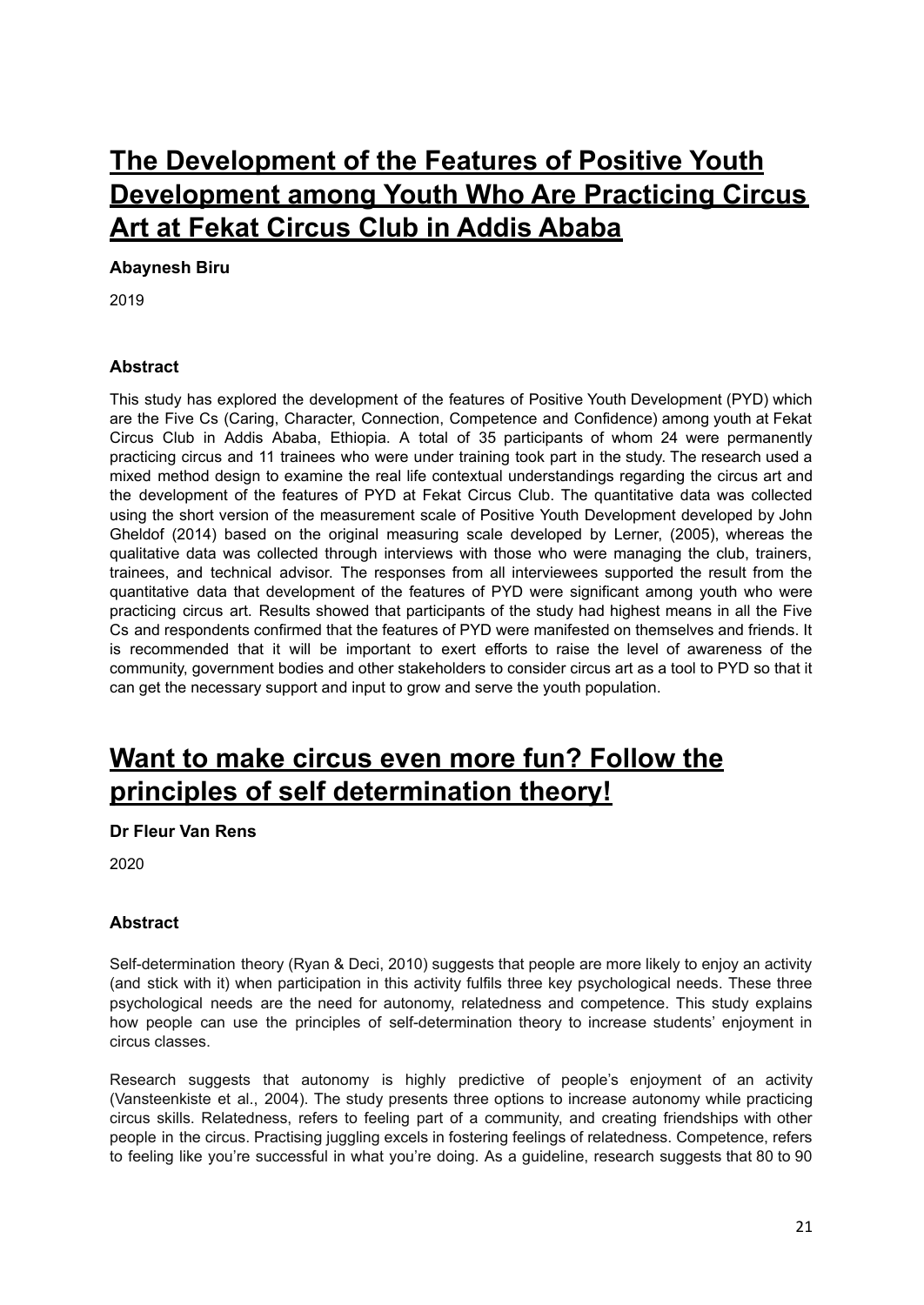percent of feedback to students should be positive. Further, when you provide instructive feedback, make sure that you also reward the student for following your feedback.

# **Social circus program (Cirque du Soleil) [promoting](https://www.tandfonline.com/doi/abs/10.1080/17518423.2018.1474502?src=recsys&journalCode=ipdr20) social [participation](https://www.tandfonline.com/doi/abs/10.1080/17518423.2018.1474502?src=recsys&journalCode=ipdr20) of young people living with physical [disabilities](https://www.tandfonline.com/doi/abs/10.1080/17518423.2018.1474502?src=recsys&journalCode=ipdr20) in transition to adulthood: a [qualitative](https://www.tandfonline.com/doi/abs/10.1080/17518423.2018.1474502?src=recsys&journalCode=ipdr20) pilot study**

**Frédéric Loiselle, Annie Rochette, Sylvie Tétreault, Michel Lafortune**, **Josée Bastien**

2018

## **Abstract**

Purpose: To explore the perceived impact of a social circus program on the participation level of young adults' living with physical disabilities from their own and their parents' perspective.

Method: Exploratory phenomenological qualitative design. A social circus program was offered for nine months. Perceived participation level was documented through pre and post semi-structured interviews. A pretested interview guide was used. Interviews were transcribed and coded by two independent researchers.

Results: The average age of the participants ( $n = 9$ ) was 20.0  $\pm$  1.4 years with 2/9 being female. Participation was perceived as being improved after the intervention from both perspectives (participants and parents) mainly for communication, mobility, relationships, community life and responsibilities. The intervention was perceived as strengthening self-perception and self-efficacy, which in turn enhanced participation level and decreased parents' bounding.

Conclusion: The results show promises for social circus as a new approach in adult physical rehabilitation for this population in transition.

## **Circus as a healing art: What [polyvagal](https://yesandbrain.com/blog/polyvagalcircus?fbclid=IwAR39OCQqsnXkusQr5uPruxriKt-0L90isK7B-rvTVasIEHBCq0_T8gKUib4) theory [teaches](https://yesandbrain.com/blog/polyvagalcircus?fbclid=IwAR39OCQqsnXkusQr5uPruxriKt-0L90isK7B-rvTVasIEHBCq0_T8gKUib4) us about why circus works**

#### **Lacy Alana**

2019

### **Abstract**

If you're involved in the circus world, you've likely heard people talk about the healing power of circus, whether they're casually joking about circus being "their therapy," or reflecting on the transformative impact they've seen circus have on their students in a social circus setting.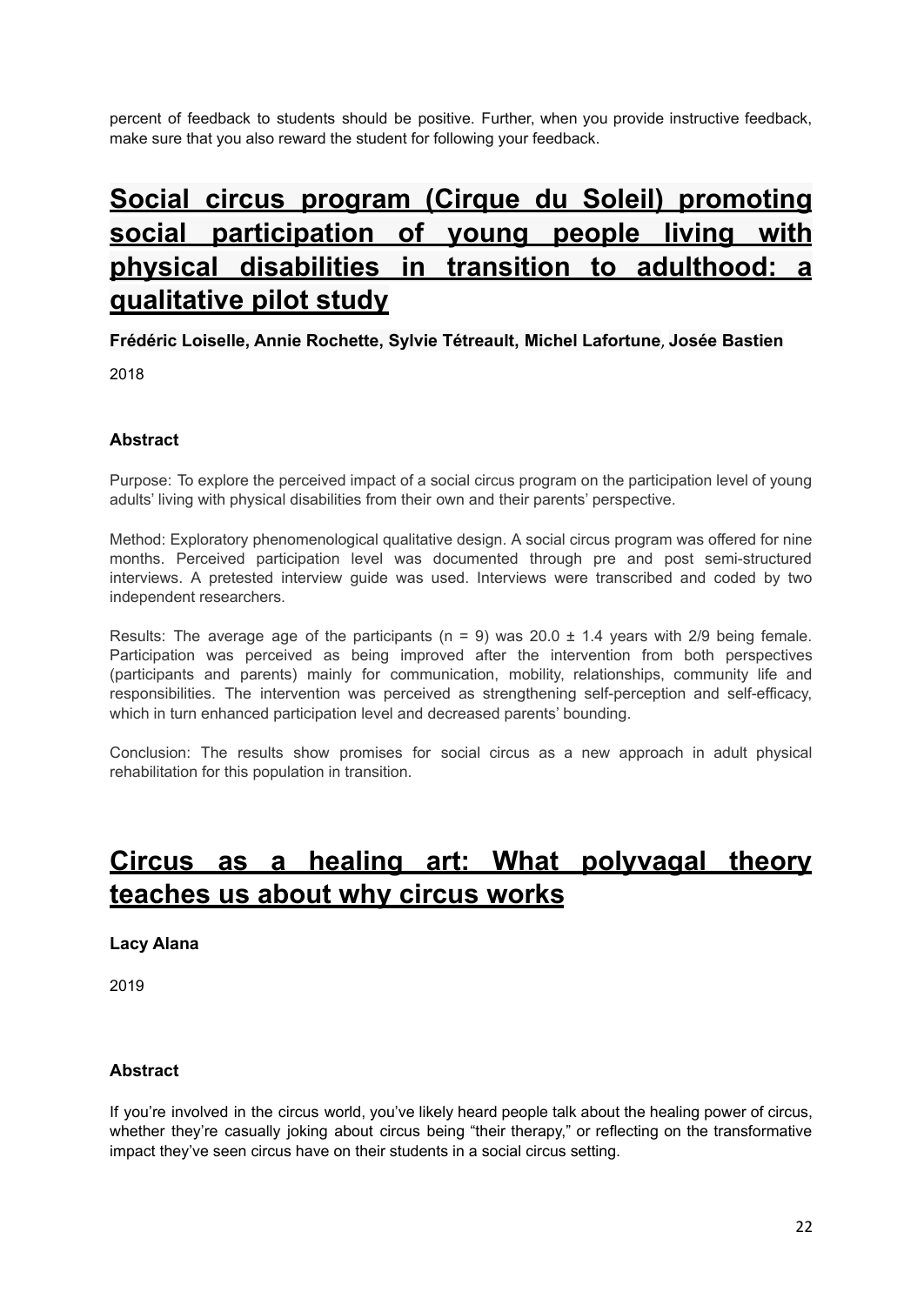This article is the first installment in a series that explores simplified interpersonal neurobiology that gives us a concrete way of understanding why circus works.

## **Social and [emotional](https://www.americansforthearts.org/by-program/reports-and-data/legislation-policy/naappd/social-and-emotional-learning-in-american-youth-social-circus-programs) learning in American Youth Social Circus [Program](https://www.americansforthearts.org/by-program/reports-and-data/legislation-policy/naappd/social-and-emotional-learning-in-american-youth-social-circus-programs)**

**Jen Agans, Zoe Brooks**

2017

#### **Abstract**

Some key results from the AYCO Social and Emotional Learning study include: -With regard to program quality across the Network, results show that AYCO Social Circus Network programs are comparable to exemplary SEL programs with regard to the quality of their horizontal (staff-to-staff) communication.

-AYCO Social Circus Network programs performed comparably (or better than) exemplary SEL programs, and better than the general sample of youth programs on measures of instructional practice (including challenging curriculum, responsive instruction, and youth engagement). These results show that AYCO Social Circus Network are implementing challenging curriculum and responsive instruction, and engaging youth participants.

-With regard to youth outcomes, at baseline, social circus youth looked similar to youth enrolled in the exemplary SEL programs and general youth programs with regard to their SEL skills (emotion knowledge, behaviorally managing emotion, contribution to the group, and goal pursuit skills). This is helpful because it means the youth in all these programs started out similar to each other before participating in their respective programs. Then, at post-test, youth in Social Circus Network programs and exemplary SEL programs generally had similarly high levels of SEL skills, typically higher than those of youth in general programs.

-Within the Network sample, researchers categorized the youth into six groups who differed in their baseline levels of SEL skills. The lowest scoring groups, those who struggled to demonstrate SEL skills, made up 53% of the sample across the Network. When this categorization was repeated with the post-test data, collected at the end of the programs, only 19% of youth in the Network sample were categorized as struggling with SEL skills, and 46% demonstrated well-developed SEL skills.

-Network programs' impact on older youth (ages 12-18) was even larger than the impact of exemplary SEL programs' impact on teens with regard to emotion knowledge and goal pursuit.

-The report states that "given this pattern of results, AYCO Social Circus Network programs appear to be achieving their social purpose by designing and delivering a circus arts curriculum model that combines high challenge and high support – best practices in the field of youth development."

-The report also states that "AYCO Social Circus Network offerings were of exceptionally high quality and produced substantively important SEL skill change in youth, comparing favorably to an external sample of exemplary programs with long histories of SEL work and validation."

-AYCO programs outperformed programs in a general sample. This pattern of results indicates that ACYO Social Circus Network programs have a positive impact on the SEL skills of participating youth.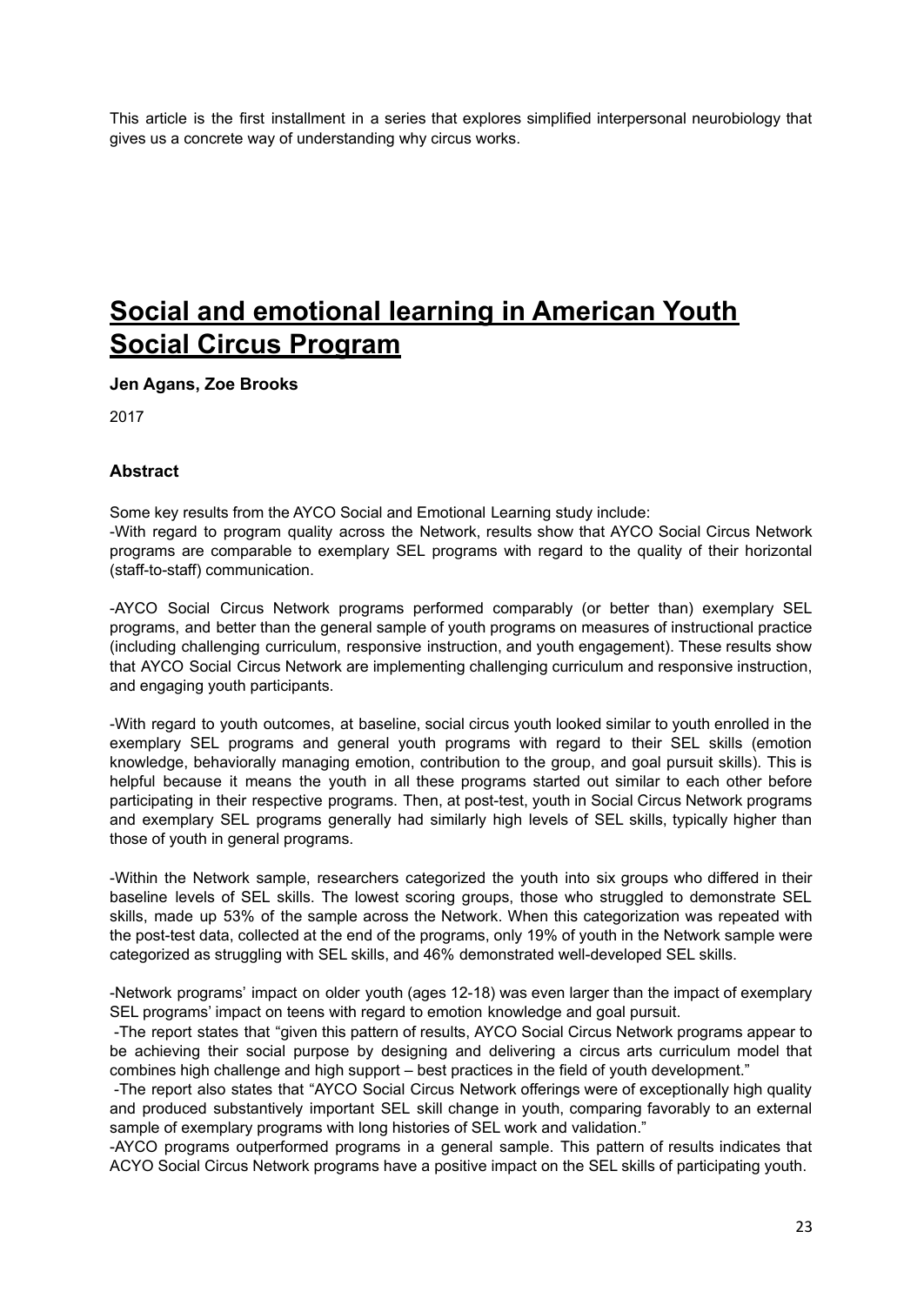# **Not just clowning around: Investigating [psychological](https://circuspsychology.files.wordpress.com/2019/12/20190916_not_clowning_around_circus_arts_final_accepted_version.pdf) mechanisms underlying accidents in a [heterogeneous](https://circuspsychology.files.wordpress.com/2019/12/20190916_not_clowning_around_circus_arts_final_accepted_version.pdf) group of [contemporary](https://circuspsychology.files.wordpress.com/2019/12/20190916_not_clowning_around_circus_arts_final_accepted_version.pdf) circus artists**

**Fleur E. C. A. van Rens, Edson Filho**

2019

## **Abstract**

Safety is paramount to nurture artists' creative growth and performance. In several contemporary circus arts disciplines, the consequences of accidents may involve severe injuries or death. In this article, we explore perceived risks, personality, experiences of sensation, emotion regulation, and agency in relation to accidents and near misses in contemporary circus arts (*N* = 248). A pathway analysis revealed that perceived risk, personality, and emotion regulation covary and together affect the likelihood of accidents and near misses in contemporary circus arts. A multivariate analysis of variance showed that contemporary circus arts consist of a heterogeneous group of discipline categories. Floor acrobats experienced significantly more accidents than aerial acrobats and object manipulators, and aerial acrobats experienced significantly more emotion regulation and agency than object manipulators. Further, aerial acrobats scored significantly higher on the personality traits conscientiousness and agreeableness than object manipulators. Our study reinforces the centrality of emotion regulation to safe performance in contemporary circus arts. Practitioners in performing arts, and circus in particular, are recommended to tailor safety interventions to the circus category and the artists' personality-specific needs. (PsycINFO Database Record (c) 2019 APA, all rights reserved)

What does this mean?

First, our results confirmed the expectation that conscientiousness, emotion regulation, and perceived risk are predictors of accidents and near misses. Experiences of sensation (i.e., chasing an adrenaline rush) did not predict this, neither were there differences between circus disciplines on experiences of sensation. Second, the findings suggest that we cannot simply group all circus artists together in scientific research. Instead, we need to start investigating differences between circus disciplines to better understand the costs, demands, and benefits of the different contemporary circus disciplines. Finally, the findings emphasise that it is important to focus on floor acrobats when it comes to accident prevention. This may also have implications for research investigating acute and chronic injuries among circus artists.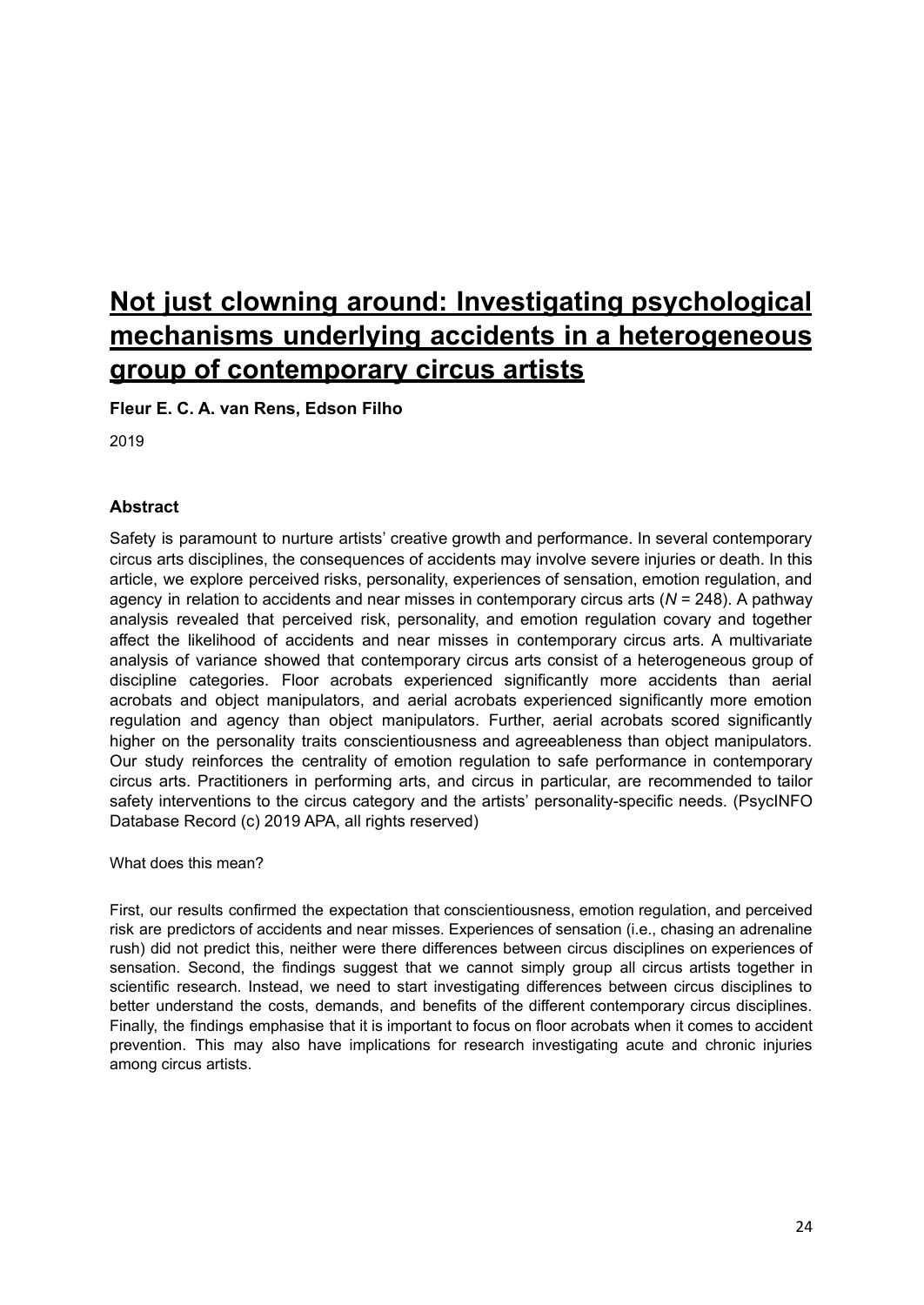# **Under the big top: An [exploratory](https://isiarticles.com/bundles/Article/pre/pdf/122572.pdf) analysis of [psychological](https://isiarticles.com/bundles/Article/pre/pdf/122572.pdf) factors influencing circus performers**

**Alexandra Ross, Jamie Shapiro**

2017

### **Abstract**

Results showed that mental skills such as confidence, concentration, energy management, and emotional management are considered integral to success in circus arts. Results also reflected differences that exist between circus and sport domains, such as the ability to embody emotions and connect with the audience. Future research should explore phenomena more systematically as well as continue to examine the differences that exist between circus arts and other performance domains.

This study was designed to be an exploratory investigation of the mental challenges faced by circus performers as well as mental strengths that contribute to performance excellence.

## **Gaze fixation [improves](https://link.springer.com/article/10.1007%2Fs00221-011-2967-6) the stability of expert juggling**

### **Joost C. Dessing, Frédéric P. Rey, Peter J. Bee**

2011

## **Abstract**

Novice and expert jugglers employ different visuomotor strategies: whereas novices look at the balls around their zeniths, experts tend to fixate their gaze at a central location within the pattern (so-called gaze-through). A gaze-through strategy may reflect visuomotor parsimony, i.e., the use of simpler visuomotor (oculomotor and/or attentional) strategies as afforded by superior tossing accuracy and error corrections. In addition, the more stable gaze during a gaze-through strategy may result in more accurate movement planning by providing a stable base for gaze-centered neural coding of ball motion and movement plans or for shifts in attention. To determine whether a stable gaze might indeed have such beneficial effects on juggling, we examined juggling variability during 3-ball cascade juggling with and without constrained gaze fixation (at various depths) in expert performers (*n* = 5). Novice jugglers were included (*n* = 5) for comparison, even though our predictions pertained specifically to expert juggling. We indeed observed that experts, but not novices, juggled significantly less variable when fixating, compared to unconstrained viewing. Thus, while visuomotor parsimony might still contribute to the emergence of a gaze-through strategy, this study highlights an additional role for improved movement planning. This role may be engendered by gaze-centered coding and/or attentional control mechanisms in the brain.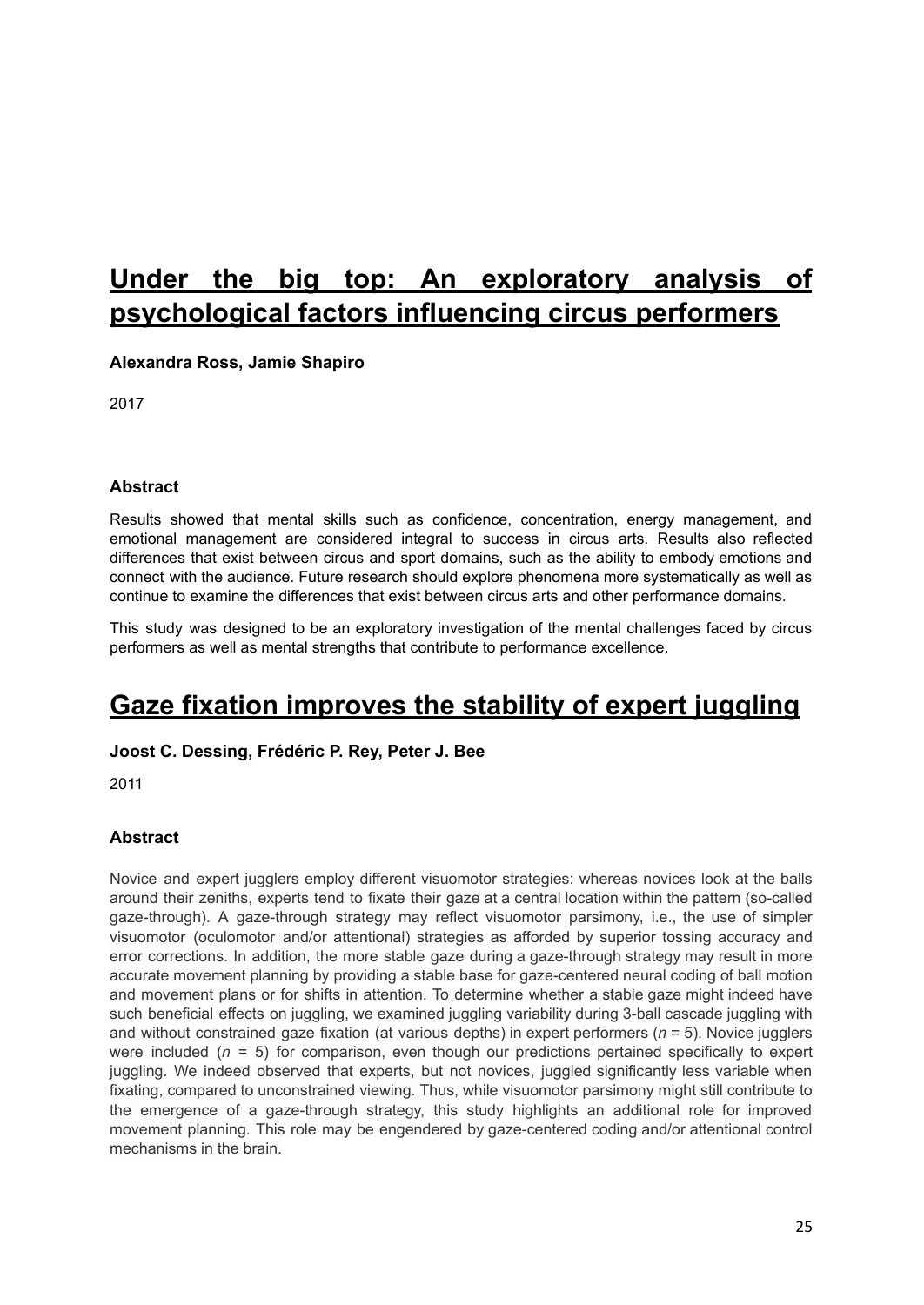## **Circus [works!](http://www.americancircuseducators.org/wp-content/uploads/2015/08/Case-for-Social-Circus.pdf)**

### **Zoe Brooks, Trenton Circus Squad**

2015

### **Abstract**

A case for using circus arts as a tool for social change a cross the US, dedicated people engage in the difficult work of improving lives. Some are building hope and harmony in shattered communities like Ferguson, MO1. Others work to help address systematic oppression and body image challenges for women, girls, and transgender people. Some work with youth whose lives have been disrupted by trauma, helping to build self-esteem, connection, and confidence. Therapists help those with physical or emotional challenges to meet their occupational therapy, physical therapy, and individual education plan goals. The list of examples reaches into every realm of social change. The common thread? These people are harnessing the power of circus arts to accelerate social change. Why? Because circus works. "Social circus" offers a unique combination of characteristics for positive, creative youth and community development.

A 2017 study of eight social circuses showed that these programs have as good or better impact on social and emotional learning among youth participants than other youth programs. Here's why:Circus arts promotes physical and mental health and wellness.

Circus represents not one physical or artistic discipline, but the practice of creating wonder with the human body. Students of circus learn a multitude of physically expressive skills: juggling promotes cross-body and hand-eye coordination; unicycling and wire walking promote core strength and balancing skills; acrobatics and aerials foster strength and motor control.

Circus offers a range of fun new things to try, and presents fascinating, adaptable challenges for everyone, so that people with many different body types and physical abilities are drawn to a sustainable, varied physical practice, key to physical literacy. The central aspect of playfulness in circus not only makes it appealing and accessible, but contributes to cognitive, emotional, and physical development. Circus, partnered with occupational, physical and other health therapies, can accelerate progress toward specific therapeutic goals for individuals with disabilities.

Children who train in the circus can become physically confident, healthy, capable adults who understand the capabilities and limits of their bodies. Circus arts fosters human connection and belonging

Circus feeds the basic human need for love and belonging. Circus performers must rely on connections with both trusted adults and their peers to keep them safe and physically and emotionally supported through challenging assignments.